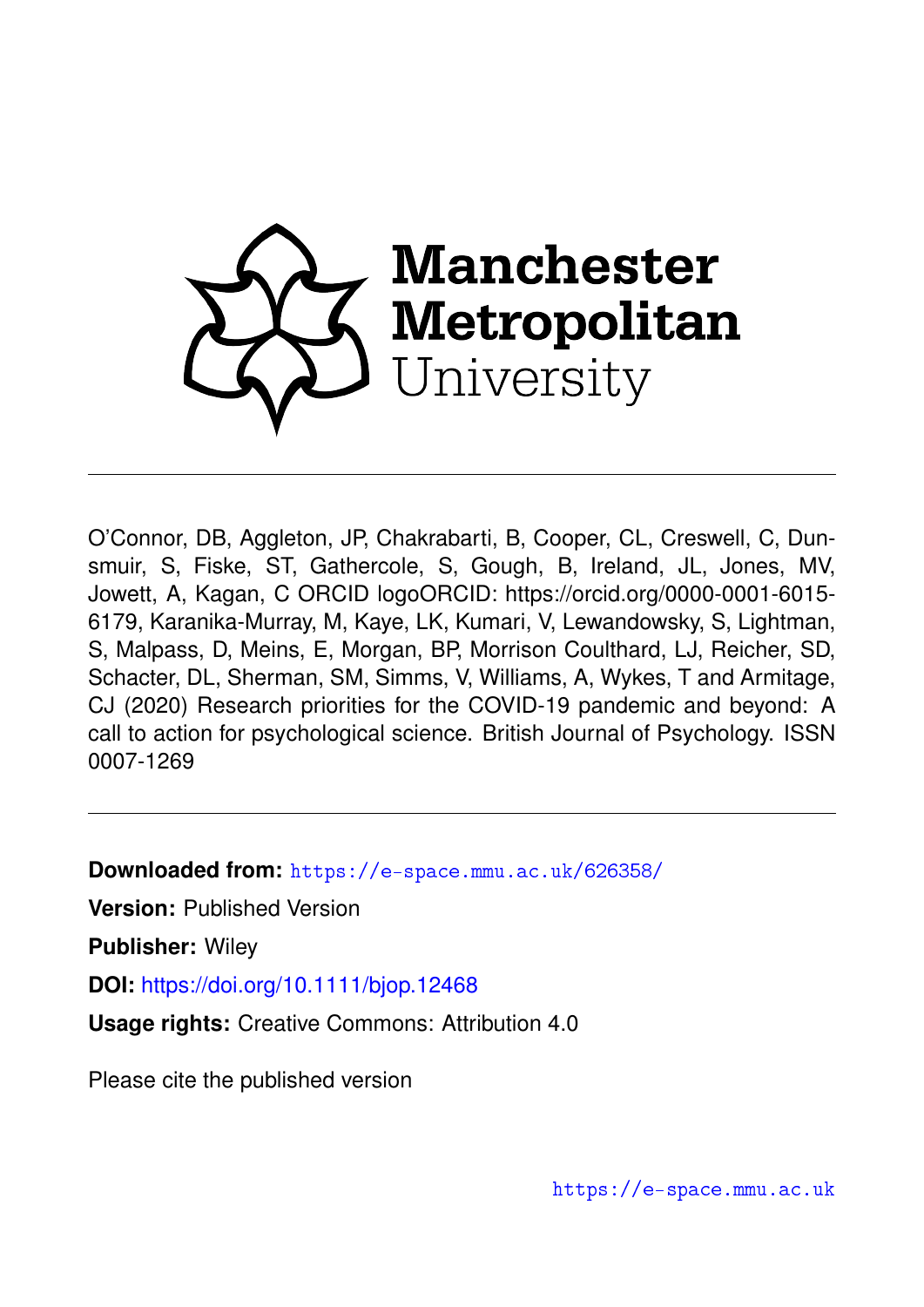

www.wileyonlinelibrary.com

# Research priorities for the COVID-19 pandemic and beyond: A call to action for psychological science

Daryl B. O'Connor<sup>1</sup>\* **D**, John P. Aggleton<sup>2</sup>, Bhismadev Chakrabarti<sup>[3](https://orcid.org/0000-0003-4117-4093)</sup>, Cary L. Cooper<sup>4</sup>, Cathy Creswell<sup>5</sup>, Sandra Dunsmuir<sup>6</sup>, Susan T. Fiske<sup>7</sup>, Susan Gathercole<sup>8</sup>, Brendan Gough<sup>9</sup>, Jane L. Ireland<sup>10,11</sup>, Marc V. Jones<sup>12</sup>, Adam Jowett<sup>13</sup>, Carolyn Kagan<sup>14</sup>, Maria Karanika-Murray<sup>15</sup>, Linda K. Kaye<sup>16</sup>, Veena Kumari<sup>17</sup>, Stephan Lewandowsky<sup>18</sup>, Stafford Lightman<sup>19</sup>, Debra Malpass<sup>20</sup>, Elizabeth Meins<sup>21</sup>, B. Paul Morgan<sup>22</sup>, Lisa J. Morrison Coulthard<sup>20</sup>, Stephen D. Reicher<sup>23</sup>, Daniel L. Schacter<sup>24</sup>, Susan M. Sherman<sup>25</sup>, Victoria Simms<sup>26</sup>, Antony Williams<sup>27</sup>, Til Wykes<sup>28,29</sup> and Christopher J. Armitage<sup>30,31</sup> <sup>1</sup>School of Psychology, University of Leeds, UK <sup>2</sup>School of Psychology, Cardiff University, UK <sup>3</sup>School of Psychology & Clinical Language Sciences, University of Reading, UK 4 Alliance Manchester Business School, University of Manchester, UK  $^5$ Departments of Experimental Psychology and Psychiatry, University of Oxford, UK 6 Educational Psychology Group, Division of Psychology and Language Sciences, University College London, UK  ${\rm ^7}$ Department of Psychology and School of International and Public Affairs, Princeton University, New Jersey, USA <sup>8</sup>Department of Psychiatry, University of Cambridge, UK 9 Leeds School of Social Sciences, Leeds Beckett University, UK <sup>10</sup>School of Psychology, University of Central Lancashire, Preston, UK 11Mersey Care NHS Foundation Trust, Liverpool, UK <sup>12</sup> Department of Psychology, Manchester Metropolitan University, UK <sup>13</sup>School of Psychological, Social & Behavioural Sciences, Coventry University, UK <sup>14</sup>School of Psychology, Manchester Metropolitan University, UK <sup>15</sup>Department of Psychology, Nottingham Trent University, UK

This is an open access article under the terms of the [Creative Commons Attribution](http://creativecommons.org/licenses/by/4.0/) License, which permits use, distribution and reproduction in any medium, provided the original work is properly cited.

<sup>\*</sup>Correspondence should be addressed to Daryl B. O'Connor, School of Psychology, University of Leeds, UK (email: [d.b.oconnor@leeds.ac.uk](mailto:)).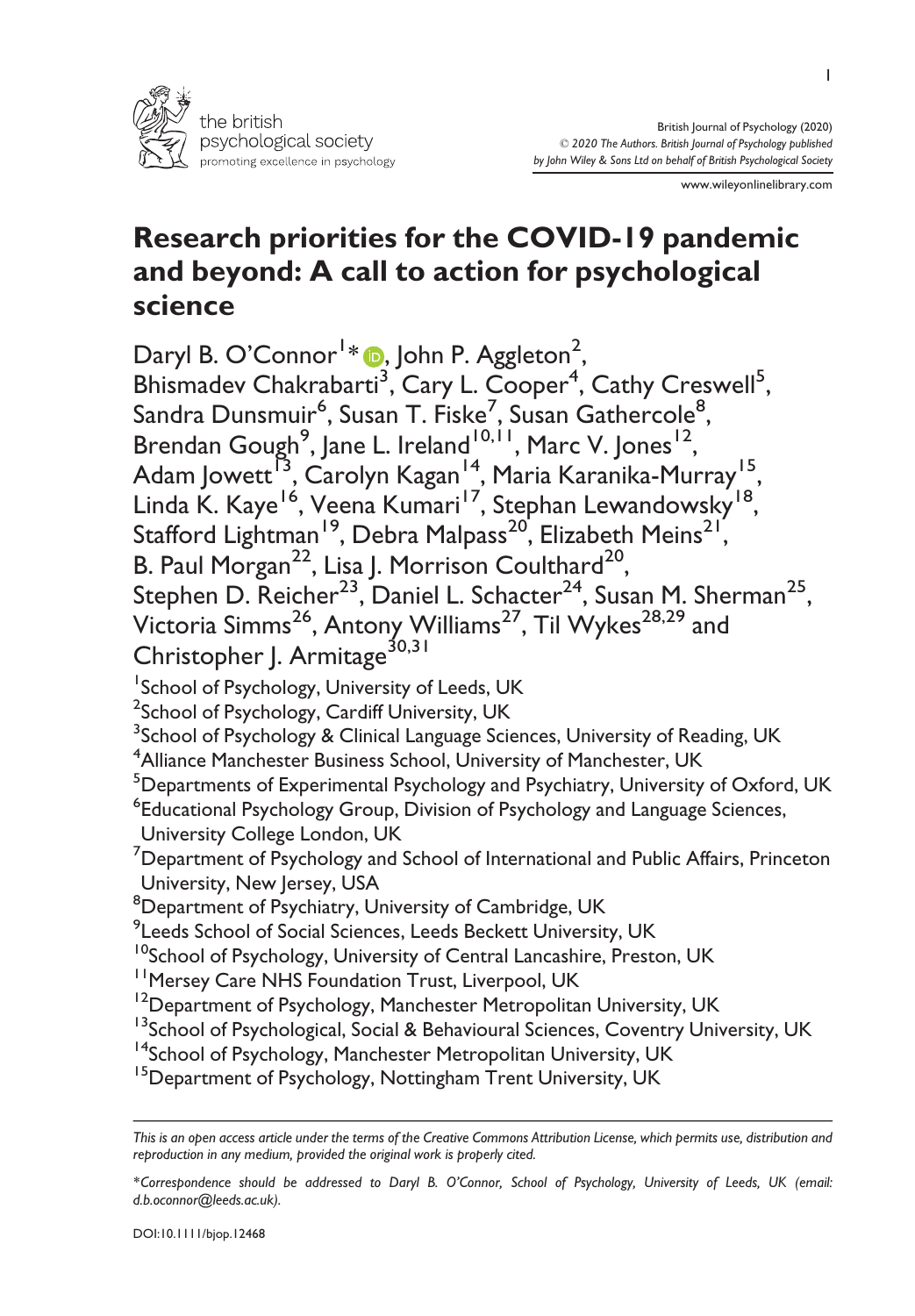# 2 Daryl B. O'Connor et al.

<sup>16</sup>Edge Hill University, Lancashire, UK

<sup>17</sup>Centre for Cognitive Neuroscience, College of Health and Life Sciences, Brunel University London, UK

<sup>18</sup>School of Psychological Science and Cabot Institute, University of Bristol, UK

19Translational Health Sciences, Bristol Medical School, University of Bristol, UK

<sup>20</sup>British Psychological Society, Leicester, UK

<sup>21</sup> Department of Psychology, University of York, UK

<sup>22</sup>Systems Immunity URI Cardiff, School of Medicine, Cardiff University, UK

<sup>23</sup>School of Psychology and Neuroscience, University of St Andrews, UK

<sup>24</sup>Department of Psychology, Harvard University, Cambridge, Massachusetts, USA <sup>25</sup>School of Psychology, Keele University, UK

<sup>26</sup>School of Psychology, Ulster University, Coleraine, UK

- <sup>27</sup>School of Education, University of Sheffield, UK
- <sup>28</sup>Institute of Psychiatry, Psychology and Neuroscience, King's College London, UK <sup>29</sup>South London and Maudsley NHS Foundation Trust, UK
- <sup>30</sup>Manchester Centre for Health Psychology, School of Health Sciences, University of Manchester, UK
- <sup>31</sup> Manchester University NHS Foundation Trust, Manchester Academic Health Science Centre, UK

The severe acute respiratory syndrome coronavirus-2 (SARS-CoV-2) that has caused the coronavirus disease 2019 (COVID-19) pandemic represents the greatest international biopsychosocial emergency the world has faced for a century, and psychological science has an integral role to offer in helping societies recover. The aim of this paper is to set out the shorter- and longer-term priorities for research in psychological science that will (a) frame the breadth and scope of potential contributions from across the discipline; (b) enable researchers to focus their resources on gaps in knowledge; and (c) help funders and policymakers make informed decisions about future research priorities in order to best meet the needs of societies as they emerge from the acute phase of the pandemic. The research priorities were informed by an expert panel convened by the British Psychological Society that reflects the breadth of the discipline; a wider advisory panel with international input; and a survey of 539 psychological scientists conducted early in May 2020. The most pressing need is to research the negative biopsychosocial impacts of the COVID-19 pandemic to facilitate immediate and longer-term recovery, not only in relation to mental health, but also in relation to behaviour change and adherence, work, education, children and families, physical health and the brain, and social cohesion and connectedness. We call on psychological scientists to work collaboratively with other scientists and stakeholders, establish consortia, and develop innovative research methods while maintaining high-quality, open, and rigorous research standards.

The global impact of the coronavirus disease 2019 (COVID-19) is unprecedented. By the 20 June 2020, in excess of 8 million cases of COVID-19 worldwide had been confirmed and COVID-19-related deaths were close to half a million. However, its impact should not only be measured in terms of biological outcomes, but also in terms of its economic, health, psychological, and social consequences. The COVID-19 pandemic is unique with respect to the ongoing risks associated with the large numbers of infected people who remain asymptomatic, the impacts of the countermeasures on societies, the likelihood of second or third waves, and the attention it has received due to its global reach (particularly in high-income countries). The effects of the COVID-19 pandemic will likely shape human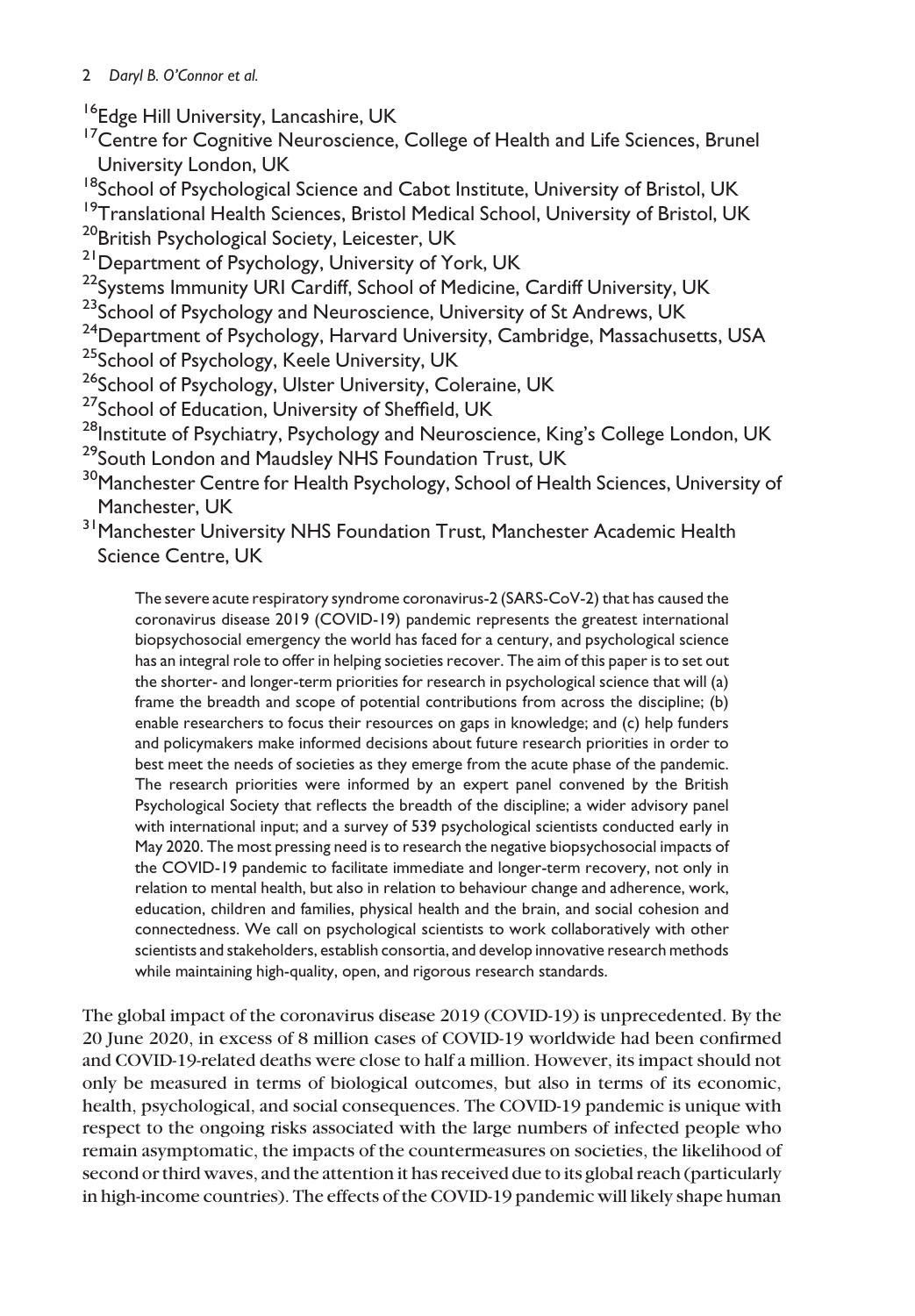behaviour in perpetuity. Psychological science is uniquely placed to help mitigate the many shorter- and longer-term consequences of the pandemic and to help with recovery and adjustment to daily life.

The immediate research response to COVID-19 was rightly to focus resources on the transmission of COVID-19, identify biologics with which to treat those infected with the virus, and develop vaccines to protect populations. However, biomedical science can only go so far in mitigating the severe negative health, economic, psychological, and social impacts of COVID-19. The future availability of a vaccine currently remains uncertain; therefore, the primary weapons to mitigate the pandemic are behavioural, such as encouraging people to observe government instructions, self-isolation, quarantining, and physical distancing. Even if a vaccine becomes available, we will still require changes in behaviour to ensure its effective delivery and universal uptake, so we need to prioritize research that will make the greatest contributions to our understanding of the effects of, and recovery from, the pandemic.

The important contributions made by psychological scientists to understanding the impact of previous pandemics, including the Ebola disease outbreak, severe acute respiratory syndrome (SARS), and the Middle East respiratory syndrome (MERS), are welldocumented and mean we knew already a lot about public messaging and stress among frontline workers when the COVID-19 outbreak began (e.g., Brooks et al., 2020, Holmes et al., 2020; Rubin, Potts, & Michie, 2010; Tam, Pang, Lam, & Chiu, 2004; Thompson, Garfin, Holman, & Silver, 2017; Wu et al., 2009). However, the unique features of COVID-19, including its virulence, the large proportions of people who remain asymptomatic but may still spread the virus (Centre for Evidence-based Medicine, 2020), the stringent lockdown procedures imposed at pace on whole societies, and its global reach mean there is an urgent and ongoing need for social science research (World Health Organisation, 2020).

The collective and individual responses to severe acute respiratory syndrome coronavirus-2 (SARS-CoV-2) and to the introduction of measures to counter it have fundamentally changed how societies function, affecting how we work, educate, parent, socialize, shop, communicate, and travel. It has led to bereavements at scale, as well as frontline workers being exposed to alarming levels of stress (e.g., British Medical Association, 2020; Greenberg, Docherty, Gnanapragasam, & Wessely, 2020). There have additionally been nationwide 'lockdowns' comprising physical distancing, quarantines, and isolation with the associated effects on loneliness, forced remote working, and homeschooling (e.g., Hoffart, Johnson, & Ebrahimi, 2020; Holmes *et al.*, 2020; Lee, 2020). However, as well as having adverse psychological effects, the measures introduced to fight the pandemic may have led to positive social and behavioural changes. Most obvious are the remarkable levels of compassion and support that have developed among neighbours and within communities as well as positive changes in behaviours such as hand hygiene, homeschooling, and physical activity. Therefore, in addition to mitigating the negative effects of the pandemic, it is important to understand how any positive effects can be maintained as restrictions ease.

There are, and will undoubtedly continue to be, inequalities in the effects of the pandemic and its aftermath; recognizing these vulnerability and resilience factors will be key to understanding how the current situation can inform and prepare us for dealing with future crises. Of course, while we, as psychological scientists, are interested in the general effects of the pandemic, we are acutely aware of the fact that these effects disproportionately impact on different groups (Box 1). The issue of inequality is of central importance and runs through the research priorities that we describe below and it is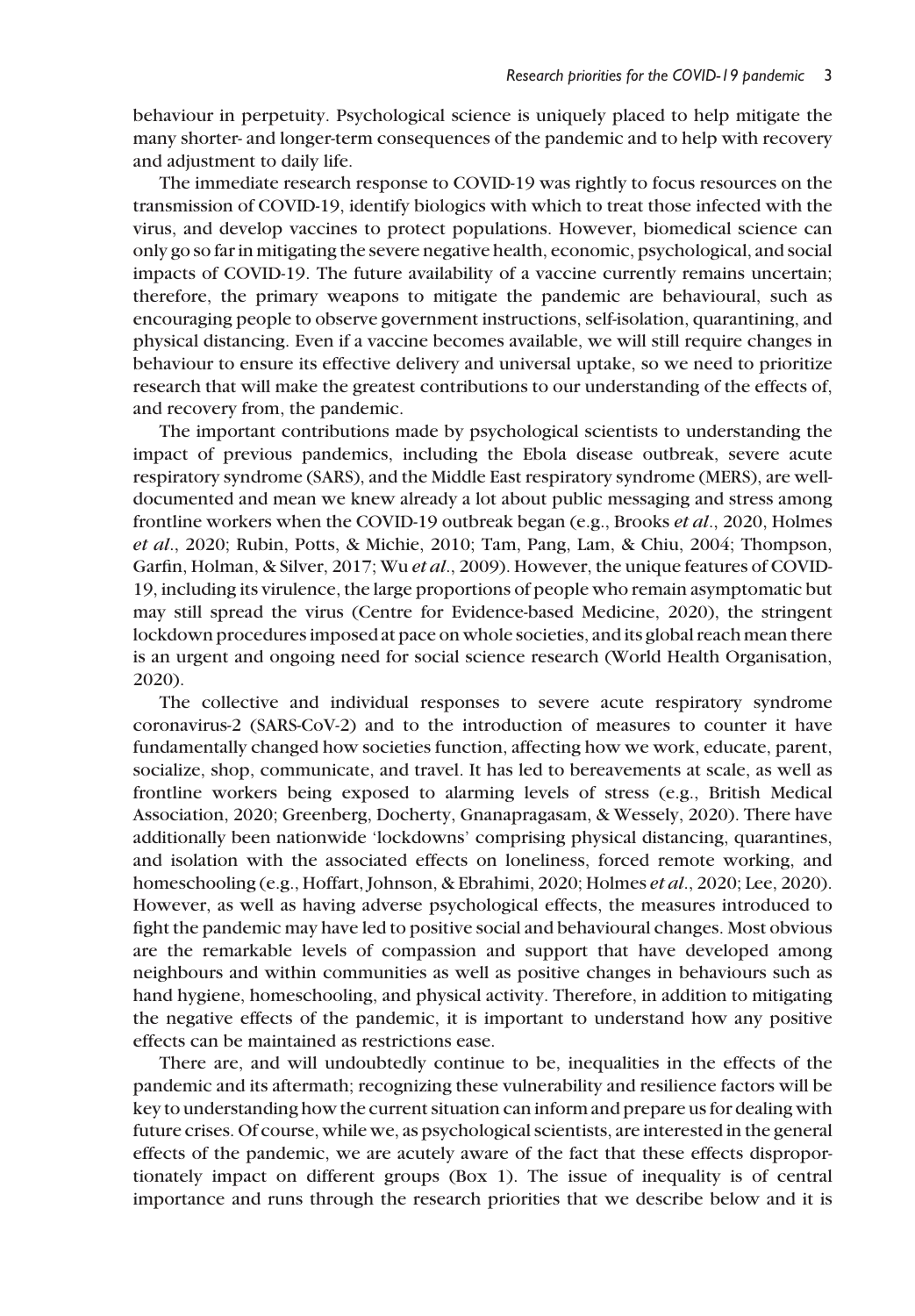# Box 1: Inequalities

A picture is emerging of COVID-19 not as a single pandemic, but multiple parallel pandemics with some people facing numerous severe challenges and others experiencing few or none (Williamson et al., 2020). For those most vulnerable groups, the social, economic, and consequent psychological challenges of the pandemic are likely to be far-reaching and sustained. A clear priority for psychological scientists is to understand how best to help those in need and to consider the following factors in their research efforts.

# **Ethnicity**

InWestern Europe and the United States, the death rate among people with black, Asian, and minority ethnic backgrounds is substantially higher than that of the general population. It is not known what is causing the disproportionate impact nor how it can be mitigated. Psychological science is in a good position to explore the biopsychosocial antecedents and consequences of having a black, Asian, or minority ethnic background in the context of COVID-19.

# Socio-economic status

Individuals living in poverty face disproportionate challenges in relation to education, work, income, housing, and physical and mental health. For these most vulnerable groups, the social, economic, and consequent psychological challenges of the pandemic are likely to be far-reaching and sustained. Moreover, an impending financial crisis means that people who have never before experienced hardships may suddenly find themselves in precarious circumstances.

# Health

A quarter of people in the UK experience mental health problems every year, with particularly high levels in young people (Mental Health Foundation, 2020). The changed social conditions of the pandemic may increase the severity of mental health challenges, particularly when standard (face-toface) treatment and support are difficult to access. At the same time, pregnant women and those with existing long-term conditions such as transplant patients, cancer patients, and chronic obstructive pulmonary disease patients have been designated 'extremely vulnerable' and asked to self-isolate for long periods of time with uncertainties over access to support. Those individuals who have recovered from COVID-19 might also have new biological vulnerabilities, uncertainty over immunity post-COVID-19, and risk stigma arising from infection. Individuals with disabilities, learning disabilities, special educational needs, and developmental disorders may also be more vulnerable due to the increased psychological challenges associated with shielding and self-isolation.

# Age and sex

The challenges generated by the pandemic vary markedly across the lifespan and will influence the nature of current and future psychological needs of different groups. Many young people have struggled with reductions in direct social contact, decreased motivation, and uncertainty caused by disrupted training and education. Adults have experienced multiple stresses as a consequence of intensified caring responsibilities, financial concerns, job uncertainty, and health conditions. For many older people, the greatest challenges have been social isolation, disruptions in access to health and social care, and coping with bereavement. In addition to the challenges surrounding age, there are emerging data to suggest that the effects of COVID-19 may exacerbate existing inequalities for women. For example, women are more likely to be key workers and primary caregivers, thereby being exposed to higher levels of psychological and financial stress (Fawcett Society, 2020).

# Social exclusion and social support

The COVID-19 pandemic is likely to have had a disproportionate impact on groups with low levels of social inclusion and/or those who traditionally have declined support services, such as people living in poverty, traveller communities, and people who are homeless. Being separated from wider support networks may also be particularly difficult for those living in hostile households such as victims of domestic abuse and LGBT people living with family members who are unaccepting of their identity. Many of those detained in secure settings have been exposed to marked changes in service delivery and reduced social contact, increasing their vulnerability to the psychological effects of the pandemic.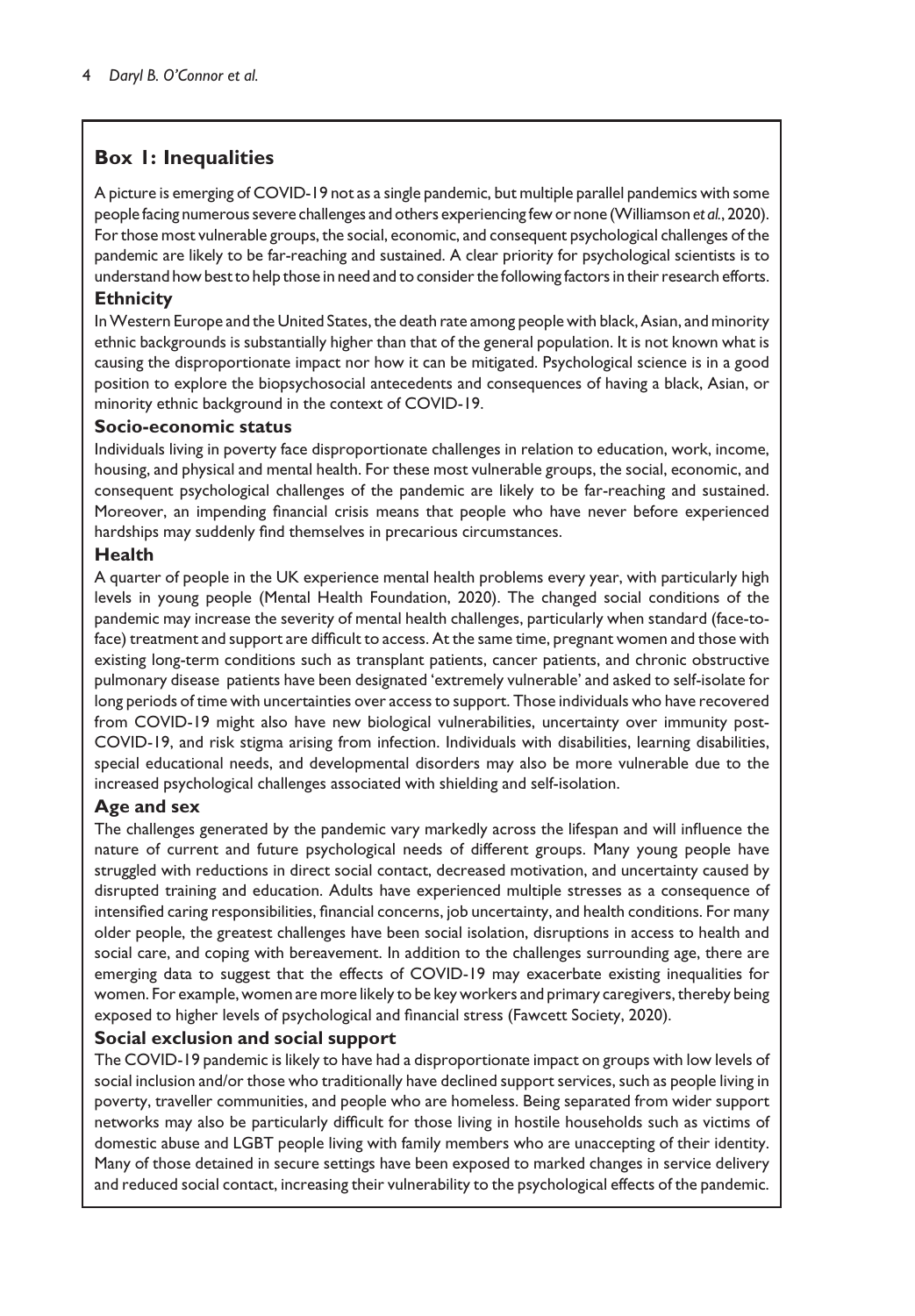# Box I. Continued

Conversely, well-functioning social support is likely to confer resilience against the negative psychological impacts of the pandemic.

#### Intersectionality

Finally, it is important that psychological scientists consider the interconnectedness of the above factors. For example, individuals who are young and from a BAME background who are also from a less affluent socio-economic background may be disproportionately impacted by the educational, economic, and other consequences of the measures taken to contain and recover from the pandemic. Similarly, many of the solutions to the problems posed by the pandemic involve the use of new technologies that assume the requisite skills, access to devices, and Internet connectivity meaning that the 'digital divide' will likely have been exacerbated by the pandemic (ONS, 2019).

surely not a coincidence that the murder of George Floyd during a global pandemic prompted a global civil rights movement drawing attention to inequalities.

In this position paper, informed by a group of experts and a survey (Box 2), we highlight the many ways in which psychological science, its methods, approaches, and interventions can be harnessed to help governments, policymakers, national health services, education sectors, and economies recover from COVID-19 (Box 3) and other future pandemics (if they occur). Specifically, we have identified the shorter- and longerterm priorities around mental health, behaviour change and adherence, work, education, children and families, physical health and the brain, and social cohesion and connectedness in order to (1) frame the breadth and scope of potential contributions from across the discipline, (2) assist psychological scientists in focusing their resources on gaps in the literature, and (3) help funders and policymakers make informed decisions about the shorter- and longer-term COVID-19 research priorities to meet the needs of societies as they emerge from the acute phase of the crisis.

# Research priority domains

The methodology we employed to develop the main research priority domains is described in Box 2, and the seven priority domains are outlined below and summarized in Table 2.

#### Groups, cohesion, and conflict

# How does collective identification impact on social responsibility and adherence to anti-pandemic measures?

One of the most striking aspects of the COVID-19 pandemic has been the importance of social psychology to the outcomes. Given the highly differentiated nature of susceptibility to the virus (Box 1), one might have expected many (especially the young and fit) to conclude that they have more to lose than gain by observing the rigours of lockdown and other preventative measures. If they had acted on such an individualistic calculus, then far more people would get infected and far more (especially the old and infirm) would die. However, on the whole, people did not act on the basis of such narrow self-interest, and the vast majority supported the lockdown (e.g., Duffy & Allington, 2020). What is more,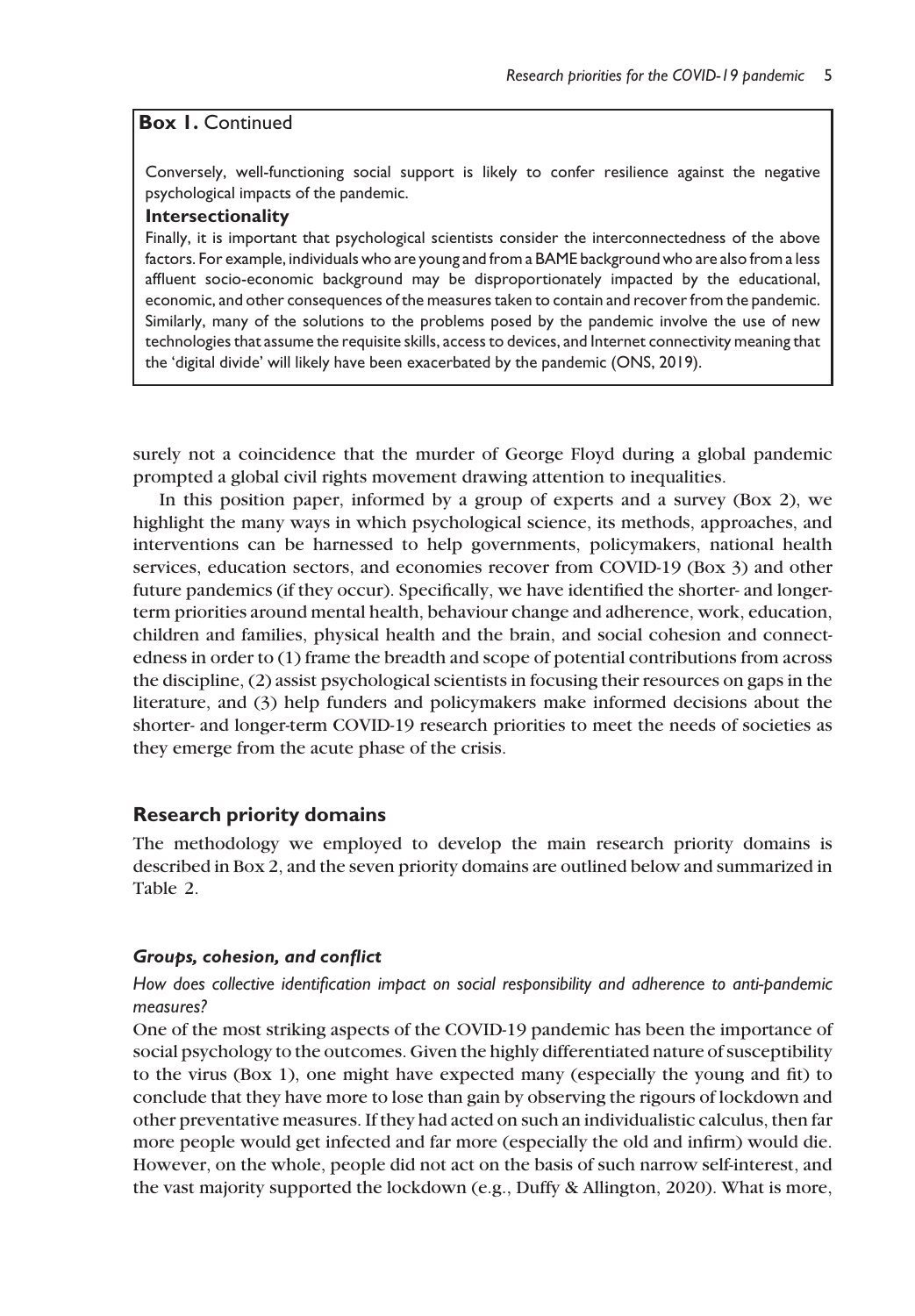# Box 2: Methodology for this position paper

This paper outlines research priorities for psychological science for the COVID-19 pandemic. In April 2020, the British Psychological Society convened a core group of nine experts who met regularly for 4 weeks in order to develop the research priorities. The nine experts<sup>1</sup> represent broad areas of the discipline, namely biological, clinical, cognitive, developmental, educational, health, occupational, and social, and were assisted by a wider advisory group<sup>2</sup> of psychological scientists ( $n = 16$ ) drawn from a range of UK higher education institutions and areas of research expertise. We also received input from two international experts. Briefly, we used an iterative expert consensus procedure (e.g., Merry, Cooper, Soyannwo, Wilson, & Eichhorn, 2010) to elicit and distil the judgments of experts on the research priorities for psychological science. Unlike other consensus methods, which typically start with a list of priorities that are then ranked over the course of 2 or 3 meetings (e.g., Fitch, Bernstein, Aguilar, Burnand, & LaCalle, 2001; McMillan, King, & Tully, 2016), the present approach both generated and judged the priorities over 10 hour long face-to-face meetings of the core group. Consensus was achieved through discussion, and the experts were encouraged to discuss with the wider advisory group and their professional networks in between meetings.

Given the need to establish the priorities rapidly, a lengthy consultation process or an extensive review of all relevant scientific literatures was not possible. However, a brief online survey of psychological scientists was launched early in May 2020 with the aim of ensuring that the core and advisory groups had not missed any key research priorities, and to identify the highest ranked priorities in each of the broad areas of psychology to help inform the final wider-ranging research priority domains. The online survey had two components: First, participants were asked the open-ended question, 'Please can you tell us what are your priorities for psychological science research in response to the COVID-19 pandemic?' Second, participants were asked to rank order the top five research priorities identified by the core group in each of the eight broad areas of the discipline (i.e., biological, clinical, cognitive, developmental, educational, health, occupational, social). The survey was distributed to psychologists via Heads of UK Psychology Department email lists, the social media outlets of professional psychology networks (including the British Psychological Society), and snowball email methods by the expert and advisory group members. We received replies from 539 psychological scientists representing all of the main areas of the discipline. Respondents were 75.6%female, 73.8% were aged between 31 and 60 years, and 20.1% self-identified as being from a minority group. The highest ranked research priorities in each of the broad areas are presented in Table 1 (see Appendix for the full list of 40 priorities).

As a result of the time constraints, a detailed qualitative analysis was not possible for inclusion in this paper; nevertheless, the core group gave consideration to all of the free responses provided. Overall, there were differing degrees of specificity, and respondents provided numerous, additional, and wellspecified research questions. However, at the broadest level, respondents' priorities coalesced around the question of how do we address the negative biopsychosocial effects of the COVID-19 pandemic? The degrees of specificity related to population (e.g., people with black, Asian, and minority ethnic backgrounds, children, people with low socio-economic status, people living with long-term conditions), type of intervention (e.g., service provision, environmental/social planning), methodology (e.g., qualitative, online, survey, laboratory-based), and setting (e.g., workplace, school, prison), but there was broad agreement.

<sup>&</sup>lt;sup>1</sup>The Expert Group consisted of Daryl B. O'Connor (Chair), Christopher J. Armitage (co-Chair), John Aggleton, Cary L. Cooper, Susan Gathercole, Sandra Dunsmuir, Elizabeth Meins, Stephen D. Reicher, Til Wykes, supported by Lisa Morrison Coulthard and Debra Malpass.

 $^2$ The Advisory Group consisted of Bhismadev Chakrabarti, Cathy Creswell, Susan T. Fiske, Brendan Gough, Jane L. Ireland, Marc V. Jones, Adam Jowett, Carolyn Kagan, Maria Karanika-Murray, Linda K. Kaye, Veena Kumari, Stephan Lewandowsky, Stafford Lightman, B. Paul Morgan, Daniel L. Schacter, Susan M. Sherman, Victoria Simms, Antony Williams.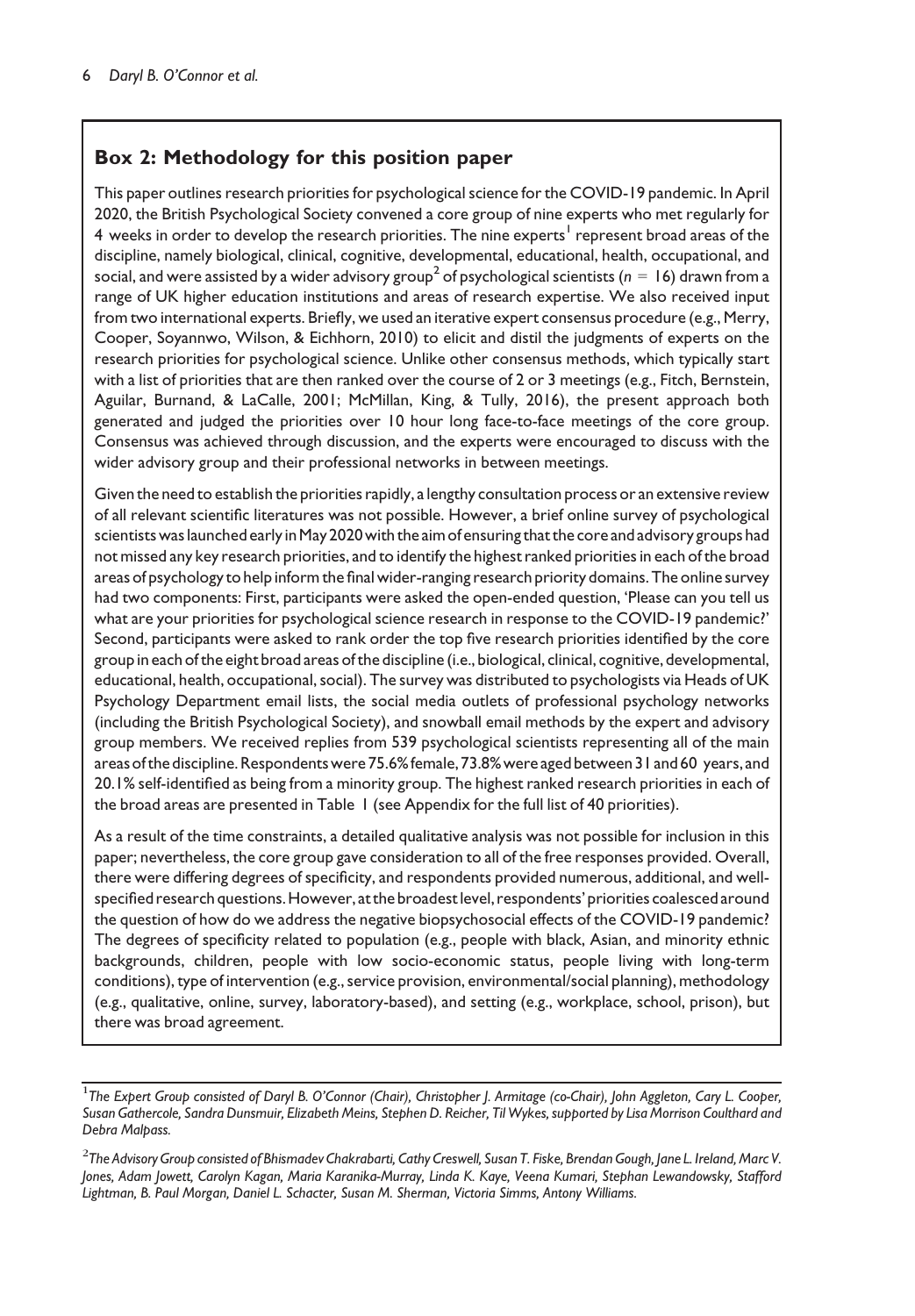# Box 2. Continued

That is not to say that all research priorities were covered in the original survey. Two issues in particular stood out from the comments we received. The first was the importance of dealing with inequalities and differences between groups in the experience of the pandemic. The second was the need to address the positive as well as the negative developments coming out of the response to COVID-19. These were both incorporated into revisions of the paper and now occupy a much more central place than before. We are thankful to all those anonymous respondents whose comments helped improve our argument. A more rigorous, thematic analysis of these data is now available (see BPS, 2020c).

The picture was very similar when respondents were asked to place research priorities identified by the expert group into rank orders. That is, broadly speaking, the priorities that received the highest rankings, irrespective of area of subdiscipline, were related to the need to address the negative biopsychosocial effects of the COVID-19 pandemic.

perceived personal risk bears no relation to whether people adhere to government instructions: whether or not one identifies with the broader community and hence acts on the basis of the risks to the community as a whole is the key driver (Jackson *et al.*, 2020).

So, getting people to think in collective rather than personal terms is critical to controlling the pandemic (Reicher & Drury, 2020). Or, in the rather more forceful terms of New York Governor Andrew Cuomo: 'Yeah it's your life do whatever you want, but you are now responsible for my life. You have a responsibility to me. It's not just about you ... we started saying, "it's not about me it's about we." Get your head around the we concept. It's not all about you. It's about me too. It's about we'.

#### How can we nurture the development and persistence of mutual aid and pro-social behaviour?

The significance of such 'we-thinking' is not limited to issues of adherence and social responsibility. The literature on behaviour in disasters and emergencies (Drury, 2018) suggests that the experience of common fate in such events leads to a sense of shared social identity that in turn underpins solidarity and cohesiveness between people – even strangers. We have seen numerous examples of 'we-thinking' in the time of pandemic, which have played a key role in sustaining people through difficult circumstances. These range from neighbours knocking on doors to see whether people need help to over three million people contributing to more than four thousand mutual aid groups across the UK (Butler, 2020). So, how can we nurture such we-thinking in order to build mutual aid in communities and ensure it endures even after the acute phase of the COVID-19 pandemic is over?

#### What is the relationship between group membership, connectedness, and well-being?

There is growing evidence of the role of group membership in sustaining both physical and mental health (Haslam, Jetten, Cruwys, Dingle, & Haslam, 2018). In addition to asking in general terms about how group identities are created, sustained, or else undermined in times of crises, we also need to investigate further the interface between group processes and health during and after periods of crisis. In other words: How can we keep people psychologically together even when they are physically apart and what is the relationship between face-to-face and virtual groups in terms of their health effects? More generally,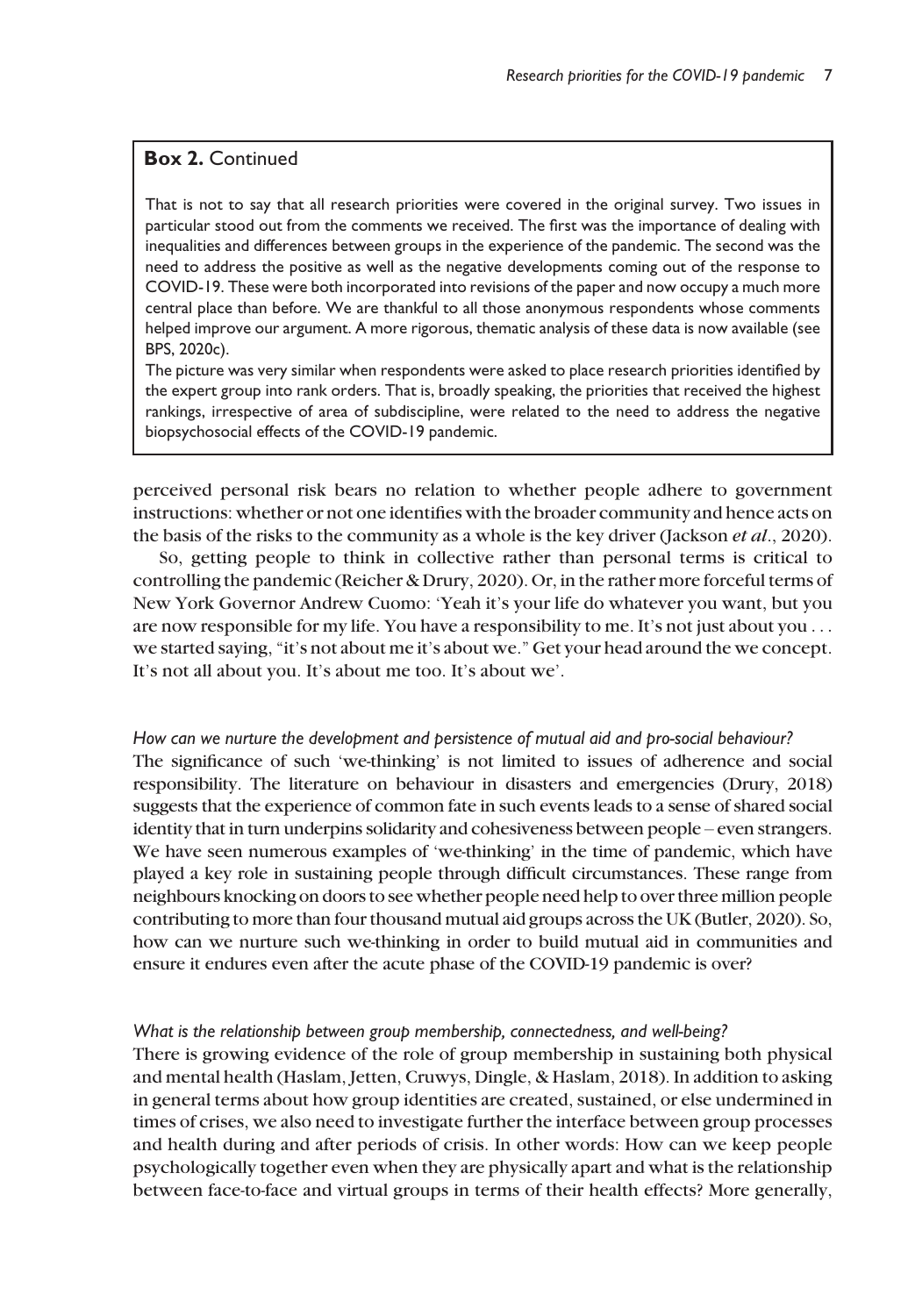# Box 3: Psychological science: methods, approaches, and interventions to help meet the immediate and longer-term COVID-19 research priorities

The future research landscape will be challenging due to the ongoing physical distancing requirements; however, psychological scientists are equipped with a broad range of methods, approaches, and interventions that will allow these research priorities to be met. Some examples are as follows:

### Online research methods

Internet-mediated research will be an important approach utilized by psychological scientists to collect data in the immediate post-pandemic phase and at longer-term follow-ups. Internet-mediated research can be reactive (e.g., online surveys, online interviews) and non-reactive (e.g., data mining, observations from screen-time apps) and can be integrated with objective assessments of behaviour as well as with biological and social markers of physical and mental health. Internet-mediated research can also be used to run experiments with online software available such as Gorilla, PsychoPy, and e-Prime. Recent work has summarized the range of software for building behavioural tasks, and their efficacy in being used online (Sauter, Draschkow, & Mack, 2020). Changes in the use of research methodologies may provide a catalyst for the formation of new collaborations and training to develop research skills in the psychological science community. At the same time, trust around data security and confidentiality will need to be built between researchers and the general public from whom we sample. However, in 2018, more than an estimated 100 million people aged 16–74 years in the European Union reported they had not used the Internet in the preceding 3 months (Eurostat, 2019), and researchers will need to think creatively about conducting research projects remotely. For example, participants can have study materials delivered by post (e.g., Salivettes for cortisol sampling or asking participants to self-sample), replacing face-to-face communication with telephone and/or video calls, and the use of personal protective equipment when collecting data.

#### Remotely delivered interventions

Psychological therapies and behaviour change interventions can already be delivered remotely and evidence suggests that remote delivery does not necessarily mean inferior delivery (e.g., Irvine et al., 2020). Urgent research is needed to translate interventions that are typically delivered in-person to telephone and online delivery modalities.

#### Qualitative methods

Psychologists are well-positioned to collect valuable qualitative data concerning people's relevant experiences, perspectives, and practices associated with COVID-19, which could inform psychologybased interventions to improve well-being and social cohesion. Multiple participant-centred qualitative research methods can be rapidly deployed to elicit first-hand accounts from members of different communities, including (online) interviews, focus groups, and qualitative questionnaires, focusing on the psychological and social impact (Jowett, 2020). Beyond the immediate term, qualitative data can be gathered longitudinally so that insights can be generated into the experiences of diverse groups over time, identifying salient crisis points and effective resolutions.

#### Implementation science and psychological science

Implementation science is a branch of psychological science that is dedicated to the uptake and use of research into clinical, educational, health care, organizational, and policy settings. Principles of implementation science can be used to help stakeholders navigate the extensive and unwieldy psychological science research literature. To inform policymakers and support professional decisionmaking about implementation, psychological research needs to be disseminated in an accessible format. One example of a well-regarded translational system is the US Institute of Education Sciences What Works Clearinghouse [\(https://ies.ed.gov/ncee/wwc/](https://ies.ed.gov/ncee/wwc/)), which provides reviews and recommendations about evidence-based practices for professionals working in educational settings.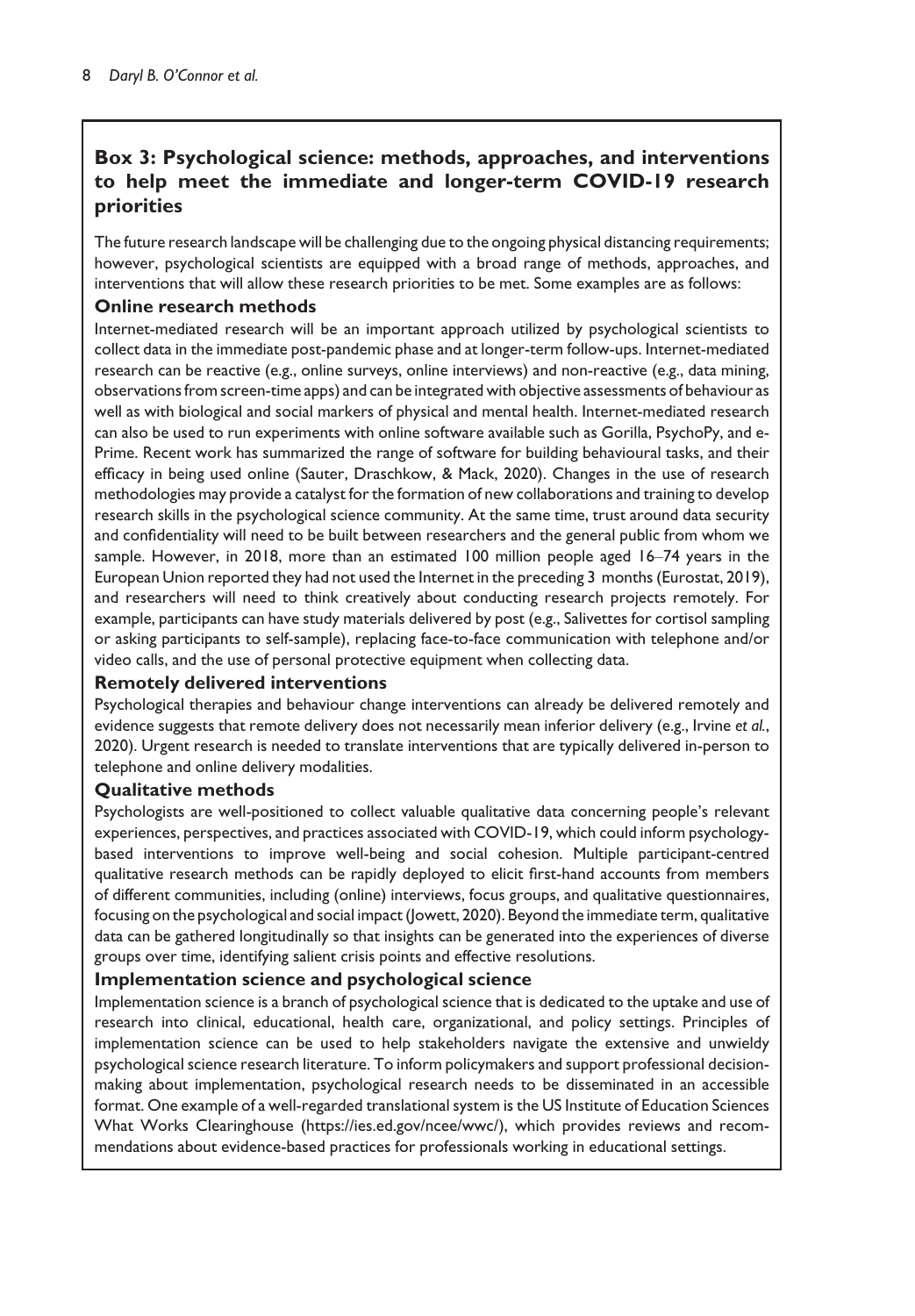# Box 3. Continued

# Providing expertise at pace

An important feature of the COVID-19 pandemic has been requested by government to provide psychological science expertise at pace. The inclination of many psychological scientists is to begin designing a new study or conducting a systematic review following Preferred Reporting Items for Systematic Reviews and Meta-analyses (PRISMA) guidelines, but this does not meet the needs of policymakers. It would be valuable for psychological scientists providing expert advice to acquaint themselves with the terminology and procedures that are familiar to civil servants who are more likely to have use for a quick scoping review or rapid evidence assessment (Collins, Coughlin, Miller, & Kirk, 2015) rather than embarking on a time-consuming systematic review of systematic reviews (Keyworth, Epton, Goldthorpe, Calam, & Armitage, 2020).

# Patient and public involvement in research

There are many challenges involved with conducting COVID-19-related research including dealing with vulnerable groups, giving due consideration to ethical concerns, as well as issues around running studies in the light of physical distancing requirements. Therefore, having relevant patient and public involvement and including individuals with lived experience (as appropriate) in designing studies will be of paramount importance.

# Open science principles and approaches

Psychological science has been leading the way in promoting and adopting Open Science principles and practices.Nevertheless, psychological scientists need to ensure they balance the urgency of conducting COVID-related research (during and in the recovery period) with ensuring research quality and open research practices. Therefore, in order to help maintain quality, openness, and rigour, we urge researchers to endeavour to use registered reports, where possible (e.g.,<https://osf.io/rr/>), or preregister their research hypotheses and analysis plans (e.g.,<https://aspredicted.org/>) andmake their data findable, accessible, interoperable, reusable (FAIR) recognizing the principle of 'as open as possible; as closed as necessary' (BPS, 2020a, 2020b;Norris&O'Connor, 2019).Moreover,we urge researchers to utilize pre-print servers, such as PsyArXiv, in order to ensure their latest research findings are made publicly available rapidly and at no cost.We hope that openness will drive quality, but as yet there is no substitute for articles being peer-reviewed prior to wider acceptance by the scientific community.

# Need for coordinated effort

Psychological science has responded swiftly to the COVID-19 pandemic, but there is a danger of duplication of efforts and participant fatigue in the proliferation of online surveys, experiments, and focus groups that have arisen. We need to harness the ongoing efforts of psychological scientists worldwide in a coordinated effort on the scale of the Large Hadron Collider (CERN, 2009) to deliver truly evidence-based interventions to help societies emerge from the COVID-19 pandemic. This will include cross-cultural research to understand why mortality rates, mitigation measures, and adherence to government instructions have differed so markedly between countries. Finally, we urge researchers to register their research studies and findings on international repositories ([https://osf.](https://osf.io/collections/coronavirus/discover) [io/collections/coronavirus/discover\)](https://osf.io/collections/coronavirus/discover).

can we learn from this in order to improve the plight of socially isolated people as we emerge from the acute phase of the pandemic?

Under what conditions does unity and social solidarity give way to intergroup division and social conflict? Finally, in addressing the positive potential of social psychological processes, we must not forget their darker side. 'We' thinking can all too easily slip into 'we and they' thinking, where particular groups are excluded from the community and then blamed – even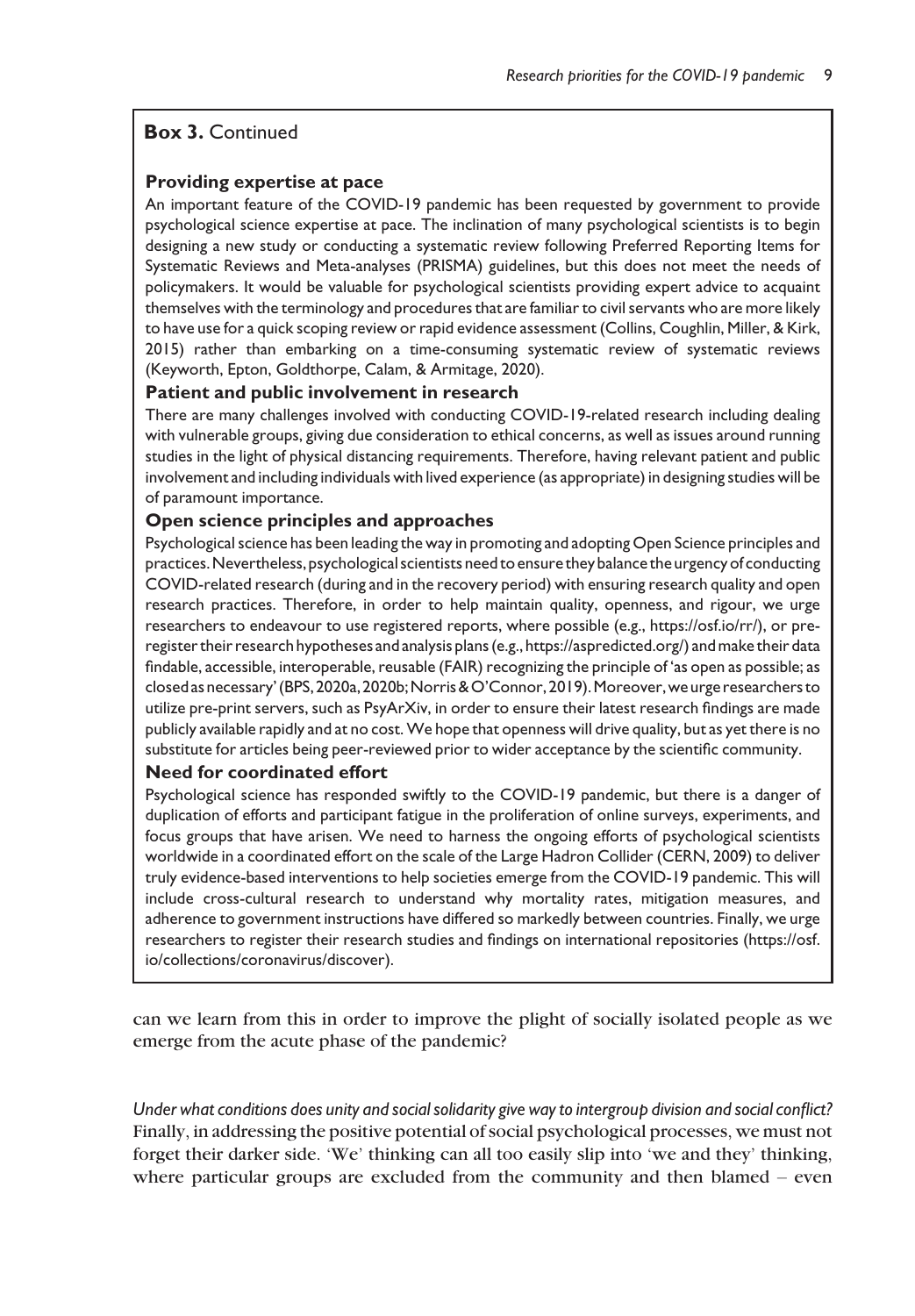| )<br>1                 |
|------------------------|
|                        |
|                        |
|                        |
|                        |
| ここに こうこうこう てんきょう       |
|                        |
|                        |
|                        |
| is see se              |
| j                      |
|                        |
|                        |
| ة<br>ه                 |
| )<br>)<br>)            |
| .<br>1                 |
|                        |
| י לא היה הלה לא האי לא |
|                        |
|                        |
|                        |
|                        |
|                        |
|                        |
|                        |
| able                   |
| ١                      |

| Area          | Question                                                                                                                                                                                                | Mean rank $(1 =$ highest $5 =$ lowest) | S               | Ist rank per cent |
|---------------|---------------------------------------------------------------------------------------------------------------------------------------------------------------------------------------------------------|----------------------------------------|-----------------|-------------------|
| Biological    | How do we address the negative biological impacts<br>of the COVID-19 virus on mental health?                                                                                                            | <b>P61</b>                             | $\frac{25}{2}$  | 42.6%             |
| Clinical      | What coping mechanisms are useful in reducing<br>mental health problems during a pandemic?                                                                                                              | 1.97                                   | $\frac{1}{2}$   | 43.1%             |
| Cognitive     | treatment, and recovery on cognition, behaviour,<br>What are the impacts of COVID-19 infection,                                                                                                         | 2.91                                   | $\overline{52}$ | 27.3%             |
|               | and the brain?                                                                                                                                                                                          |                                        |                 |                   |
| Developmental | How has the COVID-19 pandemic affected<br>development?<br>children's c                                                                                                                                  | 2.43                                   | $\frac{36}{5}$  | 35.5%             |
| Educational   | How do school closures influence educational<br>outcomes for all children and young people?<br>progress, and physical and mental health                                                                 | 2.33                                   | $\frac{30}{2}$  | 36.2%             |
| Health        | How do we address the negative psychological<br>the COVID-19 pandemic!<br>impacts of                                                                                                                    | 2.46                                   | 126             | 28.4%             |
| Occupational  | What is the impact of remote and flexible working<br>arrangements on employee health, mental well-<br>productivity, and colleague/client relationships?<br>being, teamwork, performance, organizational | 2.39                                   | $\frac{30}{2}$  | 33.6%             |
| Social        | What makes people adhere to anti-COVID<br>measures?                                                                                                                                                     | 2.16                                   | $\frac{38}{3}$  | 48.2%             |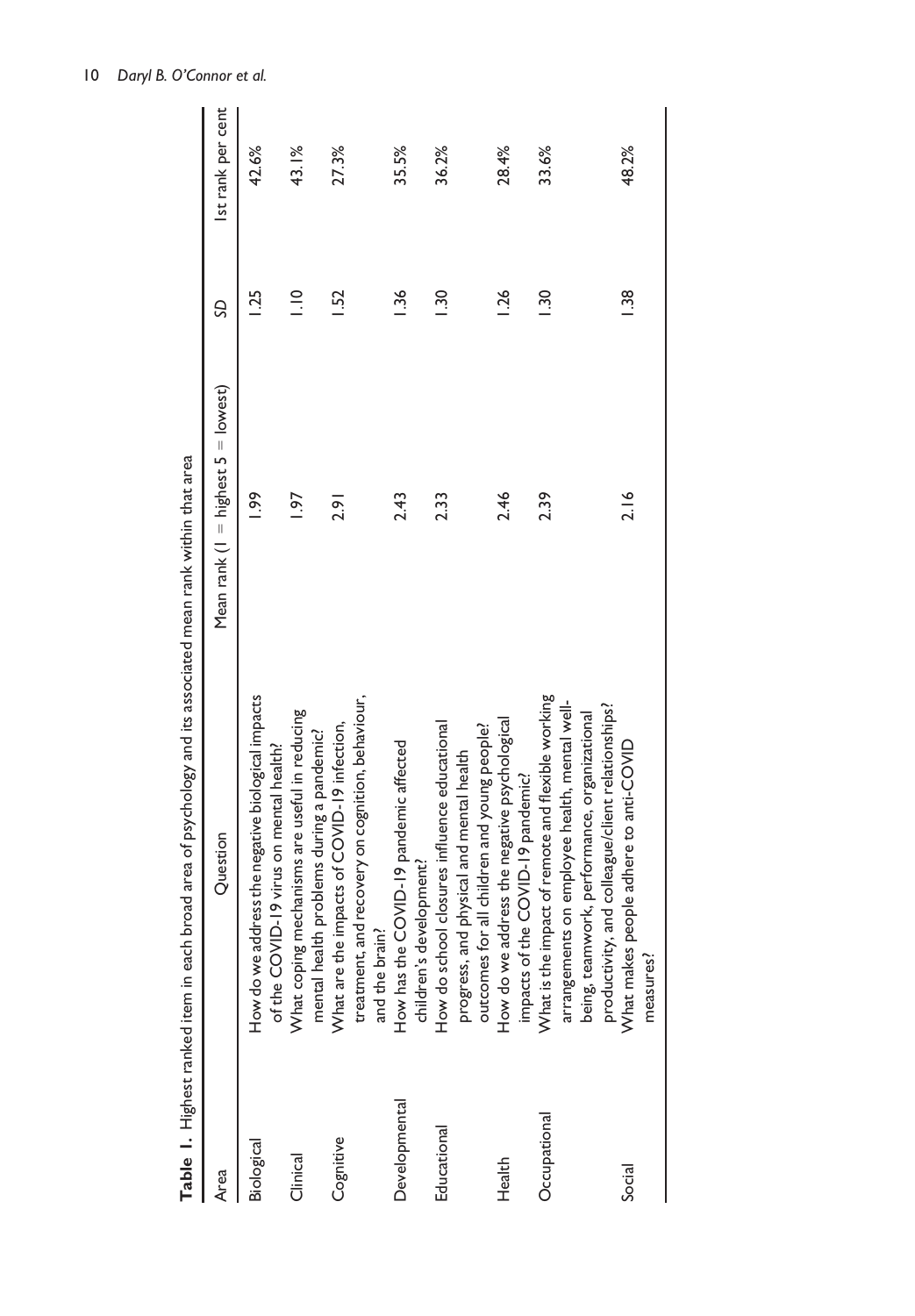# Table 2. Summary of research priority domains

#### 1. Groups, cohesion, and conflict

- How does collective identification impact on social responsibility and adherence to anti-pandemic measures?
- How can we nurture the development and persistence of mutual aid and pro-social behaviours?
- What is the relationship between group membership, connectedness, and well-being?
- Under what conditions do unity and social solidarity give way to intergroup division and social conflict?

#### 2. Work environment and working arrangements

- What is the impact of remote and flexible working arrangements on employee health, mental wellbeing, teamwork, performance, organizational productivity, and colleague/client relationships?
- What is the impact of social distancing in the workplace on employee health, mental well-being, teamwork, performance, organizational productivity, and colleague/client relationships?
- How can organizational resilience be developed to deal with the impact of COVID-19 whilst supporting employees and protecting jobs?

#### 3. Children and families

- How will the COVID-19 pandemic affect children's development?
- How will the COVID-19 pandemic affect family functioning?

#### 4. Educational practices

- How do school closures influence children's educational progress and well-being?
- What kinds of support improve long-term outcomes for children and young people?
- How can support services be effectively delivered to vulnerable children and young people, families, and schools?

#### 5. Mental health

- What are the immediate and longer-term consequences of COVID-19 for mental health outcomes?
- What changes in approaches resulting from the pandemic need to be harnessed for the future?

# 6. Physical health and the brain

- Does COVID-19 have neurological effects on the brain with consequences for mental health?
- What are the psychobiological impacts of the COVID-19 pandemic on physical and mental health?

# 7. Behaviour change and adherence

- How do we best apply existing theories and tools to promote sustained behaviour change among policymakers, key workers, and the public/patients?
- How do we develop new theories and tools to promote sustained behaviour change?

attacked – for the crisis. Thus, UN Head Antonio Guterres has warned of a 'tsunami of hate' unleashed by the pandemic (Davidson, 2020). This hate and violence can take different forms: of anti-authority riots as in France (Willsher & Harrap, 2020), or of racist violence against minorities as in India (Mazumdaru, 2020).

In sum, insights from social psychology can be a valuable resource in a crisis; it can bring people together and generate constructive social power. But equally, it can set people apart and create problems that endure well beyond the crisis itself. It is evidently of the greatest importance to understand the processes that determine whether people unite or divide in hard times – and notably to understand the role of leadership, which has been so significant and so diverse in different countries during COVID-19.

# Work environment and working arrangements

Consistent with previous pandemics (e.g., Rubin *et al.*, 2010), the work-related challenges of the pandemic have been particularly high and widely recognized for health and social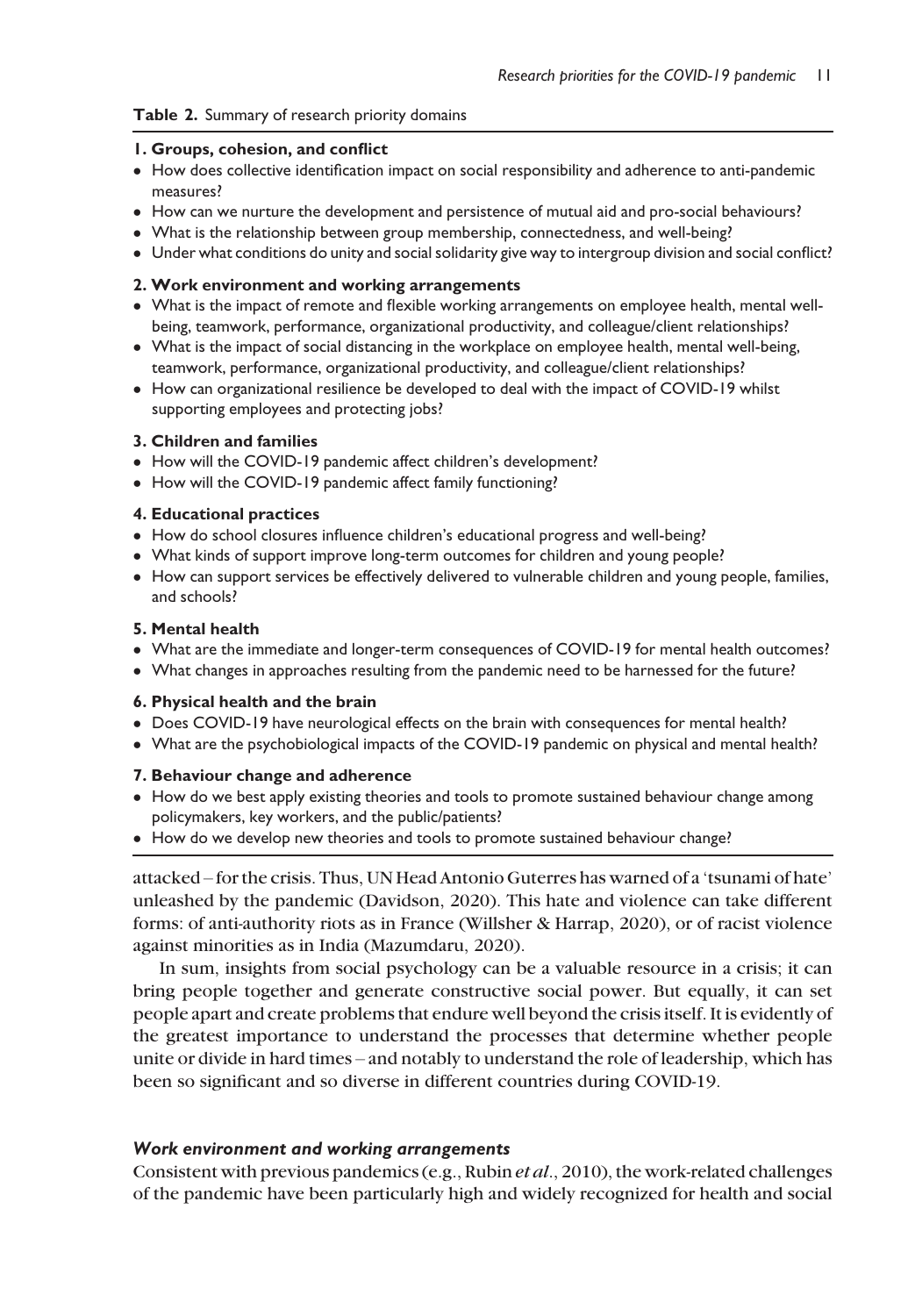care workers in direct contact with patients suffering the effects of COVID-19, leaving them vulnerable to trauma, fatigue, and other manifestations of chronic stress. What is unique about COVID-19 is that changed working conditions and anxiety about infection have affected almost all employees, with particular challenges being faced by delivery workers, shop assistants, teachers, emergency services personnel, care home staff, transport staff, and social workers.

The full economic severity of the COVID-related restrictions is uncertain, although up to two million people could lose their employment in the UK alone (Wilson, Cockett, Papoutsaki, & Takala, 2020). For those people still working, and those about to return to work, there are notable changes that will likely affect working practices in the foreseeable future. Therefore, understanding the impact of the COVID-19 pandemic on the work environment and new working arrangements is paramount to kick starting the economy and adjusting to daily life.

What is the impact of remote and flexible working arrangements on employee health, mental wellbeing, teamwork, performance, organizational productivity, and colleague/client relationships? For many workers, particularly those in white-collar occupations, work took place entirely from home during the lockdown. It is possible that the lockdown will accelerate the general increase observed in home working practices (ONS, 2019). A move to greater levels of remote working has clear economic benefits for employers (e.g., reduced estates costs). The flexibility to balance work and family life is also attractive to many employees (cf. Strategic Review of Health Inequalities in England, 2010 ). Overall, the evidence points to positive benefits of remote working in terms of well-being (Charalampous, Grant, Tramontano, & Michailidis, 2019), although these effects are not consistent. For example, it may lead to greater levels of professional isolation (Golden, Veiga, & Dino, 2008).

An increase in remote working will likely occur with a concomitant increase in the use of online technology to support communication and aspects of collaborative working. This has the potential to blur boundaries between work and home domains, resulting in negative impacts on well-being and productivity from work–home interference (Van Hoof, Geurts, Kompier, & Taris, 2006). Greater use of technology may also be associated with different perceptual and cognitive demands that may affect productivity and wellbeing including social connections with work colleagues (e.g., Mark et al., 2016).

# What is the impact of physical distancing in the workplace on employee health, mental well-being, teamwork, performance, organizational productivity, and colleague/client relationships? Until an effective vaccine is available, physical distancing rules will need to continue to be in place in work environments and we may experience multiple stay-at-home versus return-towork cycles. There is very little research exploring physical distancing and its effect on the general workplace, but returning to work will likely be both a welcome change and a potential stressor. While we have research from teams working in difficult and extreme environments (Power, 2018; Smith, Kinnafick, & Saunders, 2017) and research on professional isolation (Golden et al., 2008), this is an unprecedented opportunity to study adaptation across a breadth of individuals and organizational settings.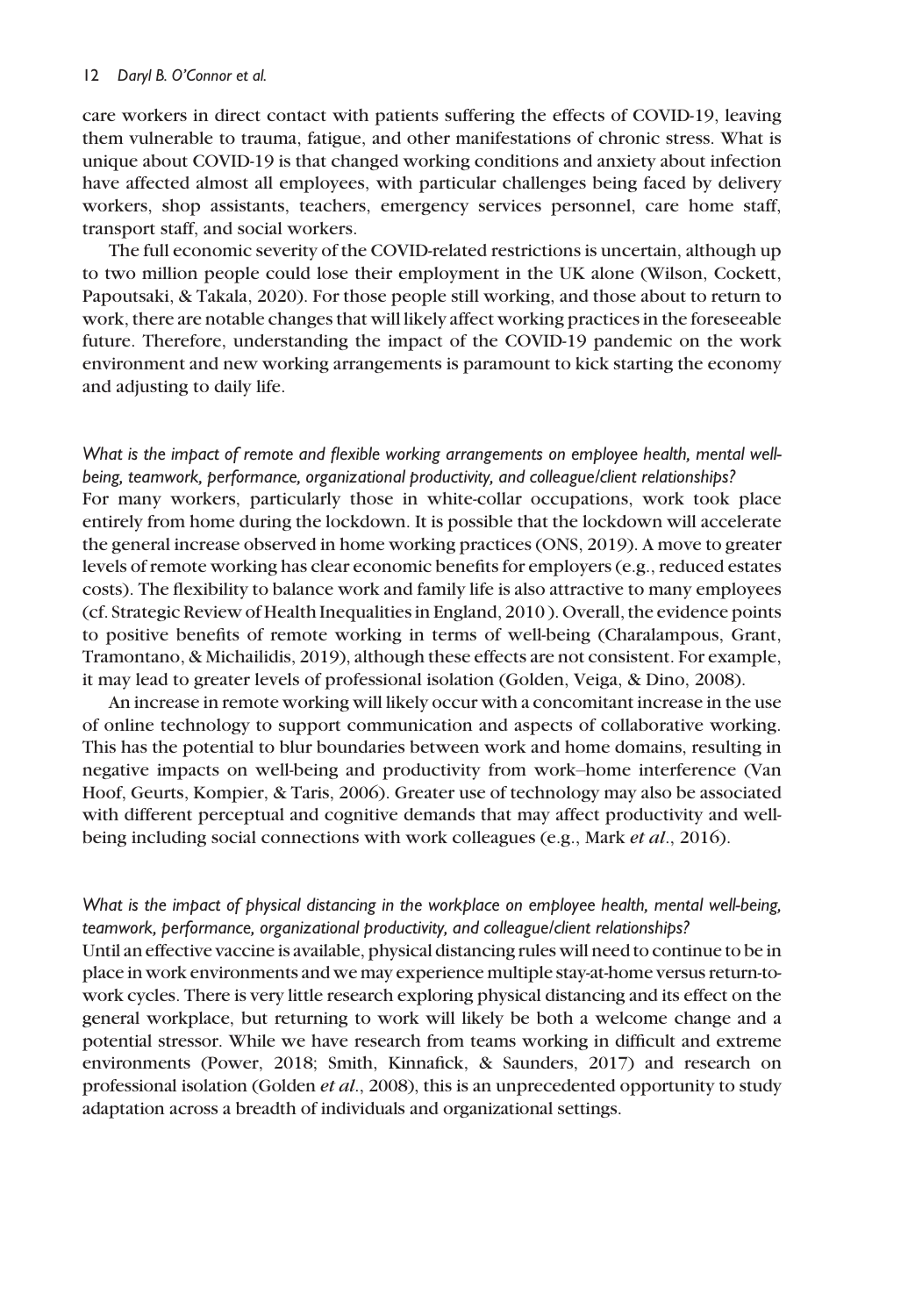# How can organizational resilience be developed to deal with the impact of COVID-19 whilst supporting employees and protecting jobs?

The unprecedented demands that the pandemic has placed on organizations also offer a unique opportunity to understand how organizational resilience and preparedness for dealing with disruptions and emergencies can be developed. While a pandemic of this nature is rare, we can anticipate increasing periods of disruption due to COVID-19 flareups and additionally, for example, in response to climate-induced events (e.g., recent Australian Fires, UK Flooding), which are predicted to occur more frequently (Banholzer, Kossin, & Donner, 2014). Although we know a lot about individual resilience, we know relatively little about organizational resilience, especially in the context of well-being and performance (Taylor, Dollard, Clark, Dormann, & Bakker, 2019; Fasey, Sarkar, Wagstaff & Johnston, under review) and the ingredients such as the structures, processes, culture, and leadership that are essential for developing organizational resilience.

#### Children and families

Parenting can be a challenging and anxiety-provoking experience at any time, but the COVID-19 pandemic has brought these challenges and anxieties into sharp focus. For most families, the lockdown will represent the longest period of parenting they have experienced without (1) the support of extended family members, friends, and childcare professionals; (2) the routine of school and out-of-school activities; and (3) any face-to-face social life outside the home. These changes in the social environment may have both negative and positive impacts on children and their families. At the most extreme end of the spectrum, the restrictions in place to combat the spread of the virus have been associated with worrying increases in domestic violence and child abuse. However, all families are likely to have experienced greater levels of stress (Social Care Institute for Excellence, 2020). The majority of carers with school-age children are dealing with homeschooling for the first time, and many carers are having to adapt to working from home while also looking after their children and older relatives. These pressures will be particularly acute for single-carer families. Of course, such multi-tasking concerns apply only to carers fortunate enough to have maintained employment. It is important to support families during the current crisis, but also to understand the implications of these unprecedented changes in family life for family functioning and children's development as we emerge from the pandemic.

#### How will the COVID-19 pandemic affect family functioning?

Many effects of the pandemic on children's development are likely to be indirect, functioning through its impact on caregiving and family functioning. It is crucial for this research to include family members such as grandparents and non-resident parents and siblings. Children in families who are already vulnerable due to domestic violence or abuse, social or economic disadvantage, or physical or mental ill health are likely to be most adversely affected. There is an urgent need for research to examine how these vulnerabilities moderate changes in family functioning post-pandemic and their impacts on the child.

The ability to regulate behaviour and emotional responses is a key aspect of successful social interaction in individuals of all ages (e.g., Baumeister & Heatherton, 1996; Kochanska, Murray, & Harlan, 2000). Family members may develop new self-regulation strategies as a result of having extended contact with the same restricted group of people.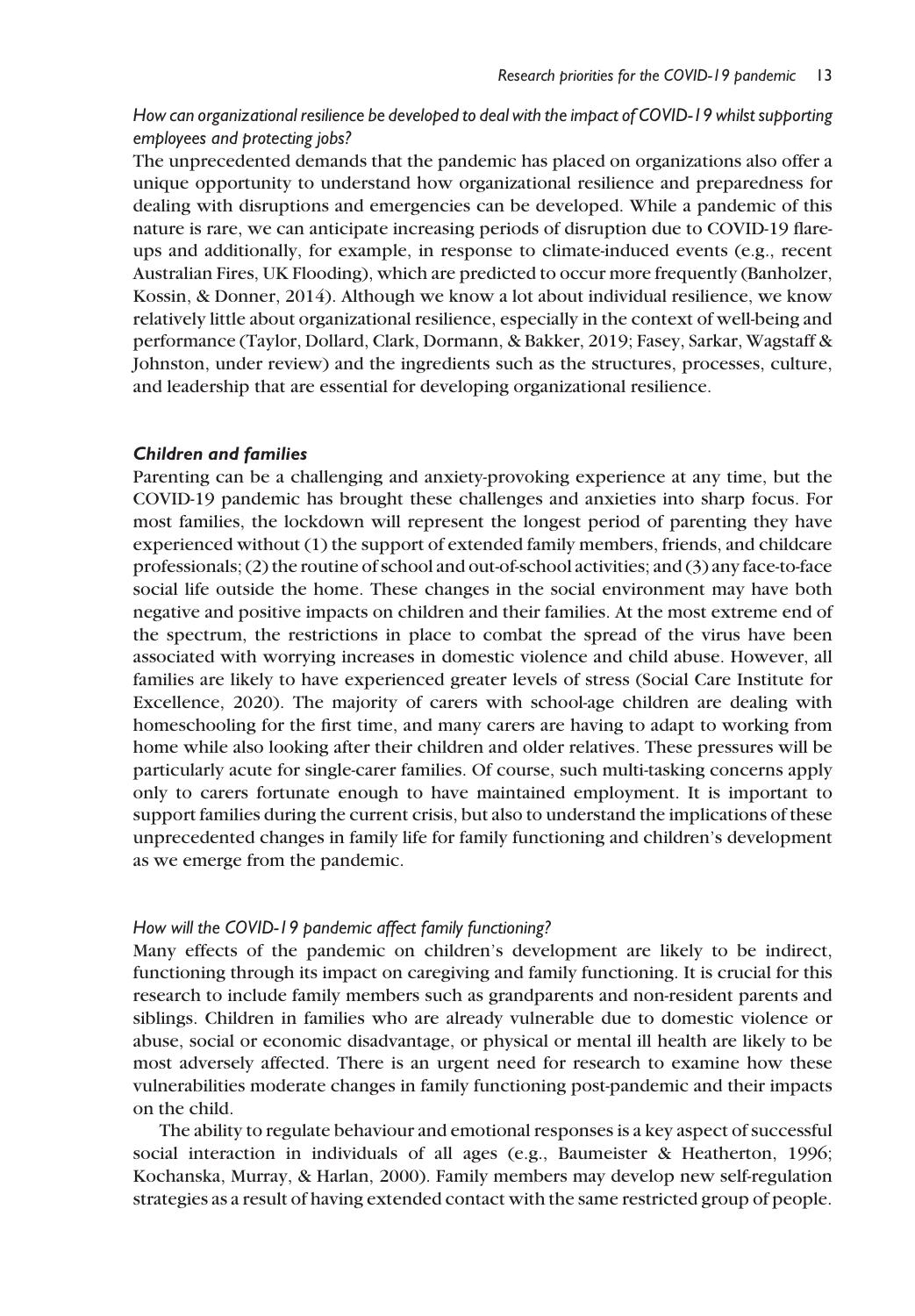While such strategies may be adaptive, individuals facing extreme social or financial challenges may cope by psychologically distancing themselves from family members, ruminating on negative events, or engaging in behaviours that are harmful. Understanding how adaptive and maladaptive self-regulation strategies change post-pandemic may prove useful in identifying individuals who need additional psychological support.

School closures and social restrictions may provide a unique opportunity for family members to gain insight into each other's lives, potentially reducing disagreements and improving family functioning. Research should investigate whether reporting such improvement during the crisis is associated with lower caregiving stress and better mental health. It is also important to study how families can maintain any positive aspects of functioning that have resulted from the pandemic as restrictions are eased.

#### How will the COVID-19 pandemic affect children's development?

The effects of the pandemic will undoubtedly vary as a function of the child's age. While carers with young infants may have concerns about the negative impact of the lockdown on their babies' development, the infants themselves will be unaware of the abnormal nature of their social environment. Optimal later development is predicted by caregivers' ability in the first year of life to see the world from the infant's point of view and respond appropriately to their cues (e.g., Fraley, Roisman, & Haltigan, 2013; Zeegers, Colonnesi, Stams, & Meins, 2017). The social restrictions do not obviously impede this type of infant– caregiver engagement, and young infants may therefore be least affected by the pandemic. Older children who recognize the drastic changes in social contact may find transitioning back to pre-pandemic social behaviour difficult. It is therefore important to study how children and young people manage this transition and investigate whether the lockdown has raised the incidence of emotional and behavioural difficulties. Studying the effects of the pandemic and its aftermath on particular groups that are known to be vulnerable to educational and health disadvantage (e.g., looked after children or children with developmental disorders) should be prioritized.

Positive effects of the pandemic on children's behaviour and social interaction are also anticipated. Many children and young people will have found new ways to communicate with friends, entertain themselves, and keep themselves physically active. Time away from school may have been spent learning new skills, developing new hobbies, or helping or supporting others. Investigating changes in children and young people's empathy, altruism, theory of mind, creativity, innovation, problem-solving, and cognitive flexibility post-pandemic will help shed light on potential positive outcomes of the social restrictions associated with the pandemic.

#### Educational practices

The challenges posed by the COVID-19 pandemic have never been more evident than for the education and well-being of children and young people. In April 2020, a third of the world's population were experiencing extended periods of lockdown with closure of schools and nurseries. Parents, many of whom had work and other family responsibilities had to adopt the additional role of educator in home environments not set up for formalized learning. Ad hoc arrangements were put in place at speed by schools with limited opportunities to develop clear definitions of learning activities, provide access to learning resources, and establish effective home–school communication. Early surveys have shown wide variation in homeschooling arrangements, including stark differences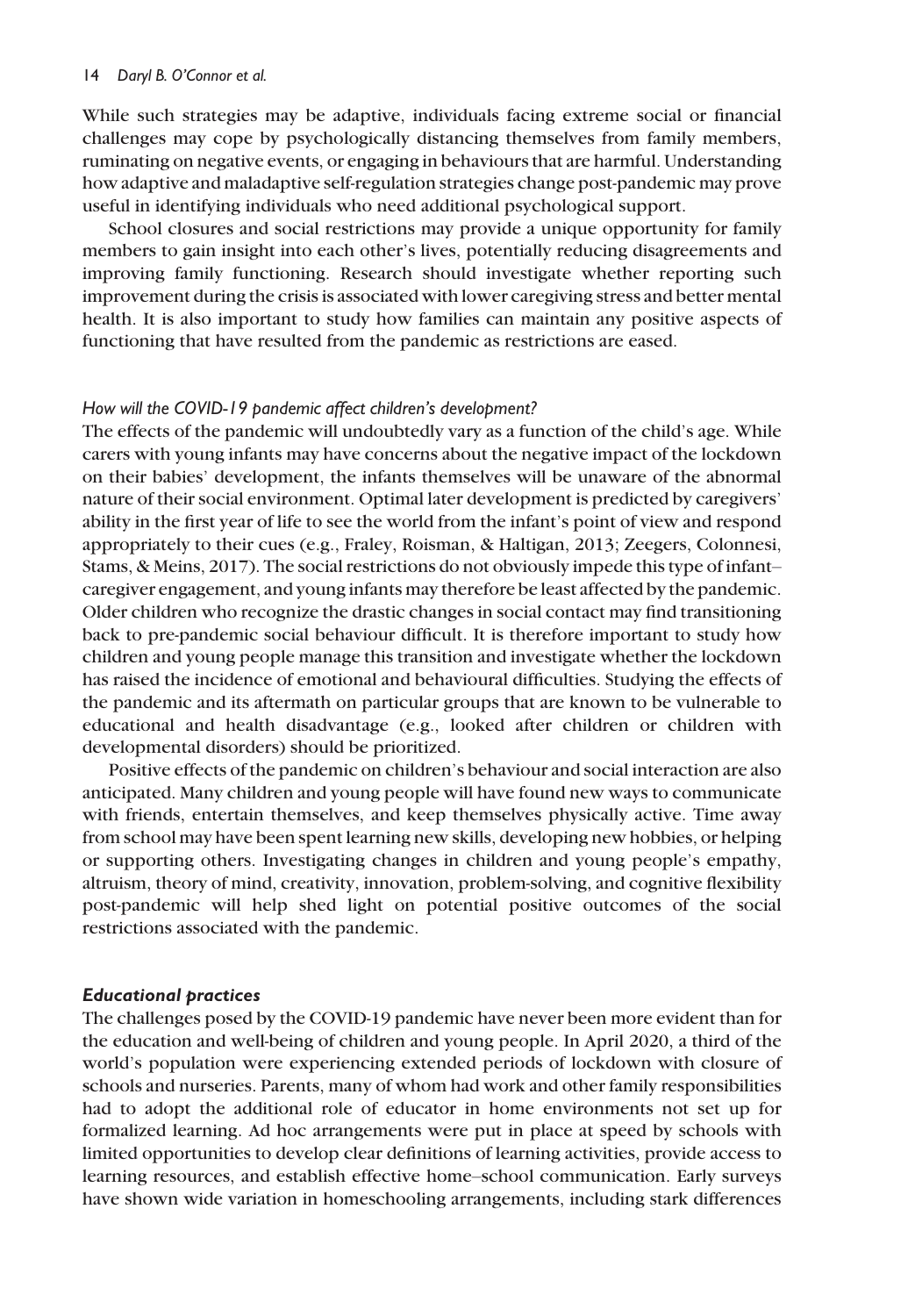between state and private schools in access to online learning and pupil–teacher communication (Sutton Trust, 2020).

There is a wealth of evidence about the factors that facilitate effective learning in schools, such as curricula and teaching strategies (Hattie, 2009). Other studies have established that children's academic attainment and adjustment are predicted by higher caregiver education (Erola, Janolen, & Lehti, 2016) and engagement in schooling (Harris & Goodall, 2008). However, little is known on how to set up and deliver home education effectively under the unique conditions of the pandemic. While for some children the extended period at home is likely to have distinct positive benefits, research prior to COVID-19 on substantial externally driven disruptions in schooling has shown adverse effects on child achievement and well-being (Meyers & Thomasson, 2017; Sunderman & Payne, 2009). The outcomes for the individual child are likely to depend on the capacity of families to step in and effectively support curriculum delivery at home.

Studies of other severe unplanned disruptions to schooling and family lives such as long-running strikes and natural disasters have shown greatest impacts on long-term educational and emotional outcomes for the most disadvantaged children (Jaume & Willén, 2019; Masten & Osofsky, 2010). At particular risk of disproportionate adverse outcomes are children from families living in poverty, those receiving social care support, individuals with special educational needs and disabilities, and young people with mental health problems. There are high levels of concern that the recognized attainment gap for children from disadvantaged families (Education in England: Annual Report 2019. Education Policy Institute) could be magnified by the pandemic conditions.

There is an urgent need to identify and understand both the positive and negative factors that influence children's educational outcomes during and after the pandemic, and to use this knowledge to target support to those who need it most. The unanticipated consequences of the pandemic pose challenges for conventional designs depending on pre-intervention assessments. Understanding its impacts on children's lives will require a robust body of research that draws on the diverse research methods of psychological science. This will require large-scale multidisciplinary data collection in addition to smaller-scale quantitative and qualitative approaches that will be vital for understanding the experiences of children, families, and professionals. Some key questions to be addressed by this research are outlined below.

#### How do school closures influence children's educational progress and well-being?

In addition to collecting data on home-based support for learning, detailed contextual data are needed about social and environmental factors that are likely to interact in determining positive educational outcomes at particular educational phases (e.g., reading, writing, and maths in primary schools), as well as a range of mental health outcomes (e.g., anxiety, depression, self-harm, resilience). This will include research into the effect of social distancing on a range of social outcomes in children and young people (e.g., inclusion/ exclusion, friendships).

#### What kinds of support improve long-term outcomes for children and young people?

Knowledge about the impacts of school disruptions on all children and young people will allow evidence-based interventions and resources to be targeted at those with greatest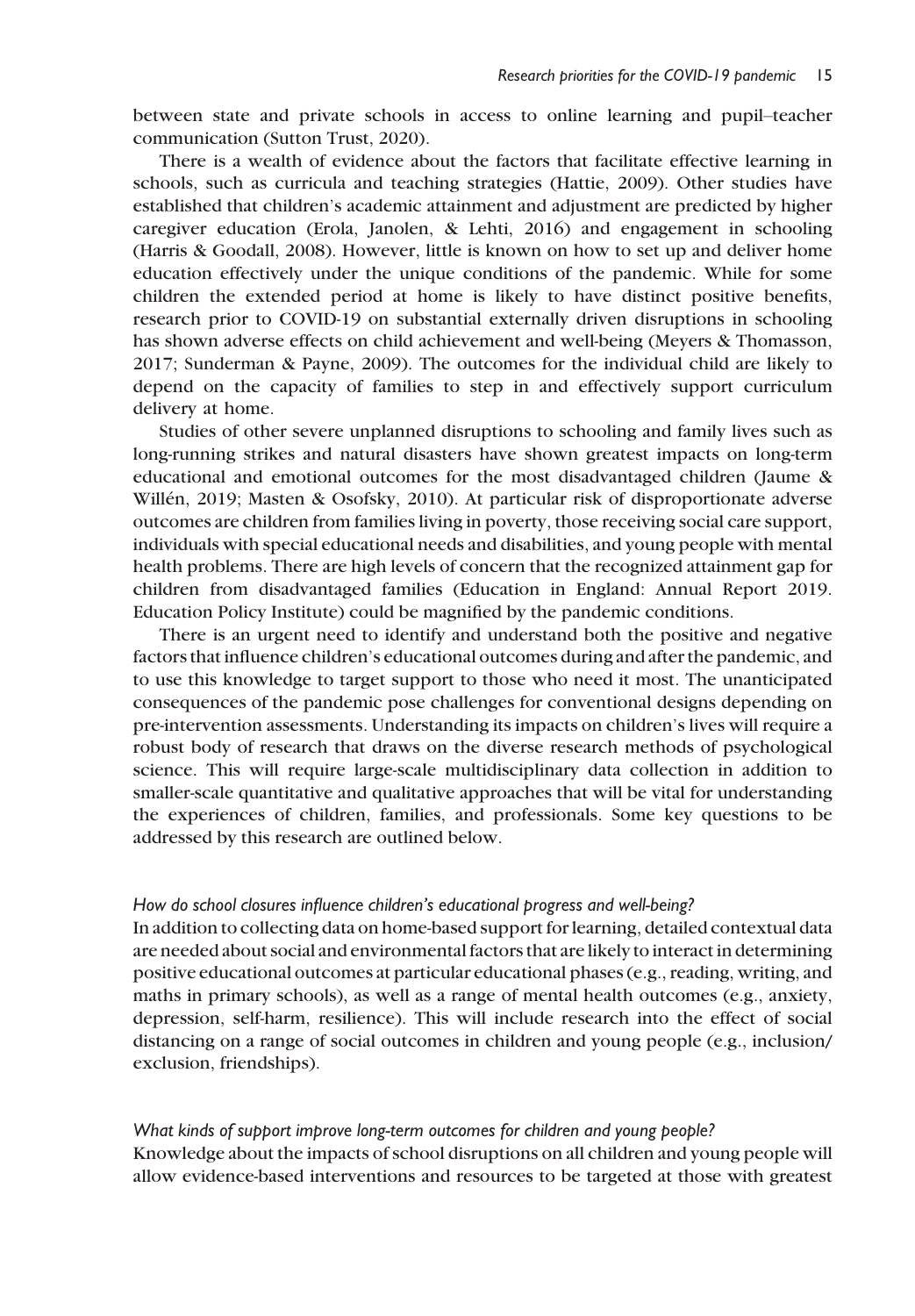#### 16 Daryl B. O'Connor et al.

need. Robust evaluations are required to scrutinize how interventions are accessed, by whom and with what degree of success.

# How can support services be effectively delivered to vulnerable children and young people, families, and schools?

With reduced resources and restricted movement, professionals (such as practitioner psychologists) have had to adapt and develop new ways of delivering services. Researchers in psychological science have a key role to play in working with practitioners and service providers to evaluate systems put in place for monitoring and delivering professional support during and in the aftermath of the pandemic.

# Mental health

What are the immediate and longer-term consequences of COVID-19 for mental health outcomes? There is expected to be an increase in mental health problems as a result of the COVID-19 pandemic and the measures used to counter it. We already have evidence for the long-term mental health effects of previous pandemics and disasters (e.g., Tam et al., 2004; Thompson et al., 2017; Wu et al., 2009) and an emerging literature on the near-term effects of COVID-19 (e.g., Ahmad & Rathore, 2020; Williamson et al., 2020). But previous pandemics have been more localized and circumscribed making COVID-19 different. Social distancing, school closures, self-isolation, and quarantine have lasted longer than anything previously experienced. We know that these factors, together with financial uncertainty and concerns about health, are predictive of mental health difficulties, particularly anxiety. The current pandemic amplifies these factors and not only exacerbates problems in those with pre-existing mental health difficulties, but also increases the chance of new onset in those with no previous contact with mental health services. Concerns about mental health effects may be particularly heightened for children, who have experienced high levels of disruption to normative developmental opportunities (including opportunities for social and outdoor play) and education, and potentially high levels of family stress ([https://emergingminds.org.uk/cospace-study-2nd](https://emergingminds.org.uk/cospace-study-2nd-update/)[update/\)](https://emergingminds.org.uk/cospace-study-2nd-update/).

Various poor mental health outcomes are also potentially associated with the disease itself. Information about the long-term consequences comes from similar viruses such as SARS and the MERS. For example, many people who suffered from SARS seemed to experience detrimental psychological effects even a year later (Rogers et al., 2020; Tam et al., 2004; Thompson et al., 2017; Wu et al., 2009). Therefore, we need to establish the immediate and long-term consequences of COVID-19 on mental health outcomes in the population generally, but also in vulnerable, shielding, and self-isolating groups (Box 1). We urgently need to understand how all these factors interact and whether these consequences will require psychological interventions and supports not currently available.

# What changes in approaches resulting from the pandemic need to be harnessed for the future? Even if the mental health consequences of this pandemic are not as predicted, we still expect increases in mental health problems. We know that mental health accounts for an increasing proportion of sick leave and that one in eight children and young people experience a diagnosable mental health problem (NHS Digital, 2018). Childhood mental health problems often recur in adulthood (Kessler et al., 2007) and are associated with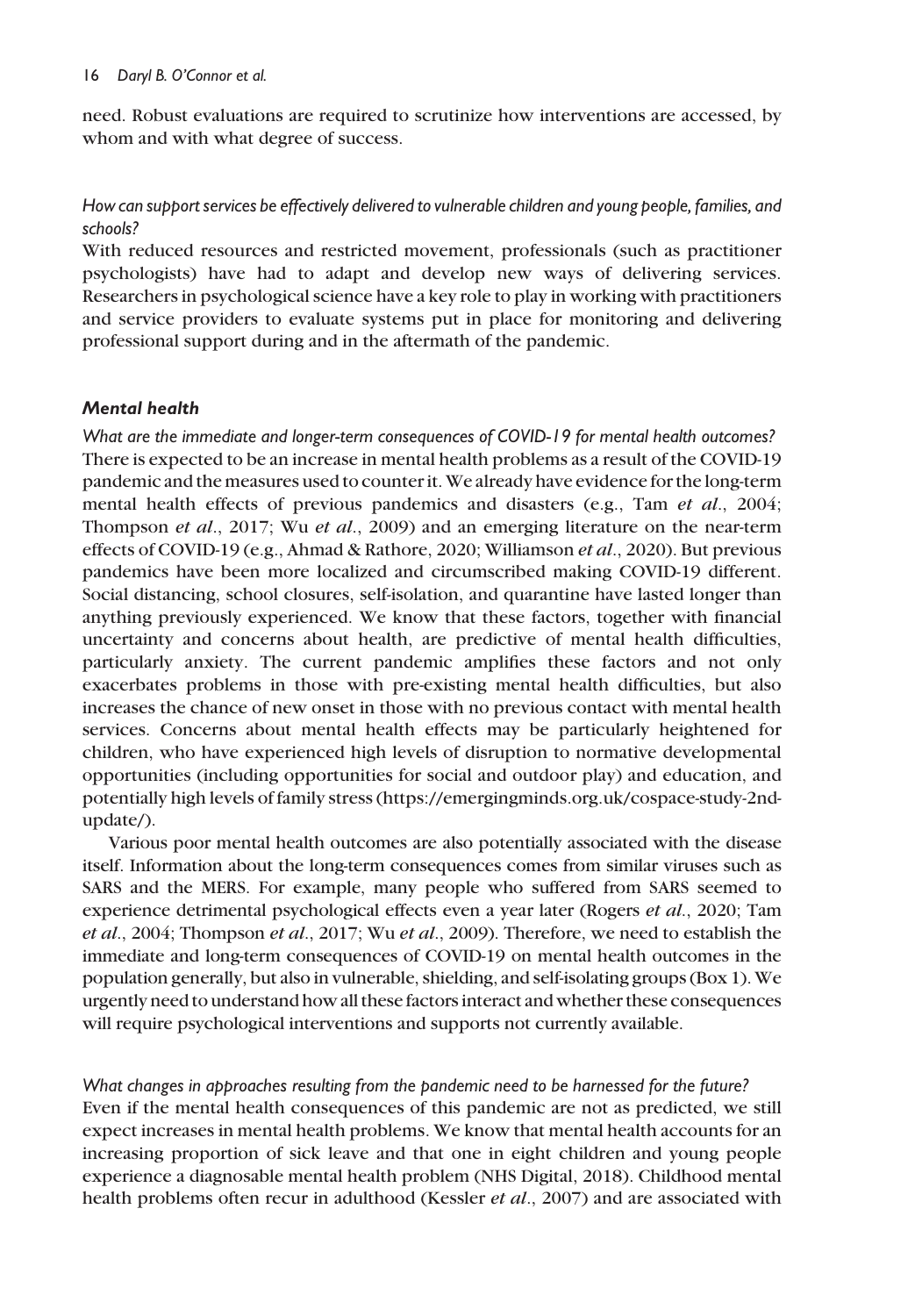physical health difficulties, poor academic, and occupational functioning, and are the primary predictor of low adult life satisfaction (Layard, Clark, Cornaglia, Powdthavee, & Vernoit, 2014). The increased prevalence will place a further burden on a mental health system that was already stretched and will increase waiting times and accentuate gaps in care. During the pandemic, mental health services rapidly changed. Inpatients were discharged, even if they were detained in hospital because they were a risk to themselves or others. Some people benefited, but we do not know how this reduction in bed use was managed. Was it because the right supports and accommodation were provided?

The move to remote contact in mental health services had been slow and of varied quality prior to COVID-19 with challenges for both staff and service users. But the shift during the pandemic was swift, and although undoubtedly NHS staff felt pressure during the changeover, there now seems to be a steadier state. Again, some service users may have benefited from this changewith reductionsin travel and, for some, better access to care and treatment. However, although the digital divide is reducing (Robotham, Satkunanathan, Doughty, & Wykes, 2016), it remains highest in those who already have high unmet needs, including people in rural areas, those on lower incomes, people with lower levels of formal education, and older people. If remote working is to be a beneficial part of an evolved mental health service, then we need to understand how to provide that 'webside' manner that will increase adherence and promote a therapeutic alliance. We also urgently need to evaluate the effectiveness of remotely delivered, digital interventions in the immediate and longer term. Future interventions will need to be deliverable remotely, depending on local resources. For example, from an international perspective, many low-to-middle-income countries do not have high broadband penetration; hence, optimizing digital delivery that depends strongly on good internet connections will further widen the welfare gap.

#### Physical health and the brain

The effects of COVID-19 on health outcomes will be far-reaching and complex. For those falling ill, there are the direct consequences of the disease symptoms, such as respiratory failure in severe cases, alongside potentially direct viral effects on the brain. There are also more indirect population-wide effects of COVID-19 pandemic-related stress and anxiety on physical and mental health, not only from the disease itself but also from changes in lifestyle including delayed treatment and screening for other known or suspected conditions. Moreover, it is also likely that from an international perspective, in many lowto-middle-income countries, the pandemic will result in greater hunger/starvation, which will have severe impacts upon health.

#### Does COVID-19 have neurological effects on the brain with consequences for mental health?

At one level, COVID-19 might alter mental health by the direct actions of the specific virus (severe acute respiratory syndrome coronavirus-2; SARS-CoV-2) on the brain. While neurological dysfunction is often described in COVID-19, including dizziness, and loss of taste and smell, these conditions are common to other respiratory tract infections and need not reflect a neurological disease per se (Needham, Chou, Coles, & Menon, 2020). Data from cerebrospinal fluid and post-mortem analyses will help resolve issues over the penetrance of SARS-CoV-2. It is, however, known that the target receptor for SARS-CoV-2 is the angiotensin-converting enzyme-2 receptor (ACE 2). Disruption of the blood–brain barrier during illness might enable entry of the virus, potentially aided by the presence of ACE 2 receptors in glial cells and brain endothelium. Other potential routes of entry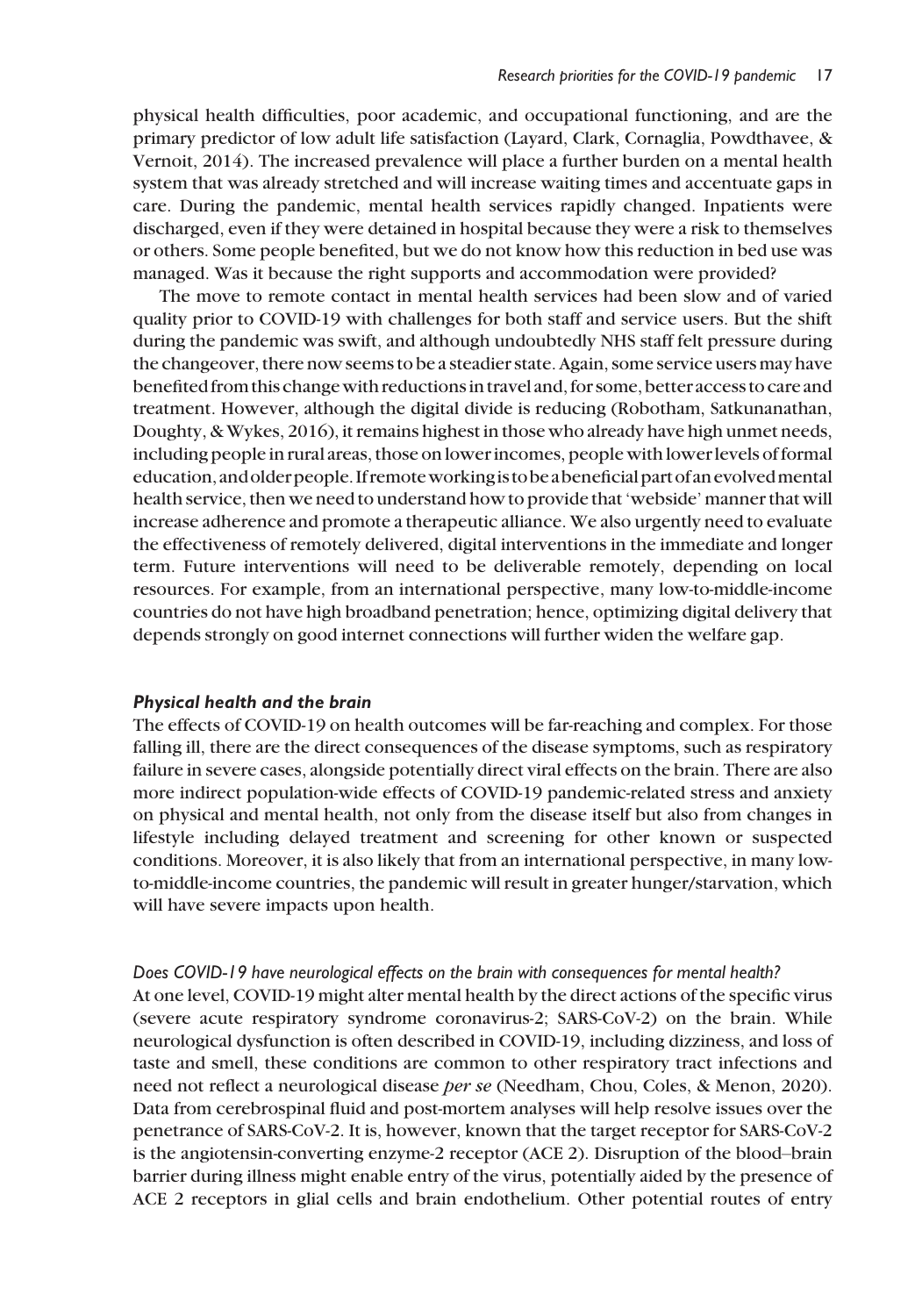include the cribriform plate and olfactory epithelium, as well as via peripheral nerve terminals, permitting entry to the CNS through synapse connected routes (Ahmad & Rathore, 2020).

At the same time, there is an array of immunological responses, including the cytokine 'storm' in severe cases, alongside non-immunological insults to the central nervous system provoked by COVID-19. The latter include hypoxia, hypotension, kidney failure, and thrombotic and homeostatic changes involving neuroendocrine function (Needham et al., 2020). Together and separately, they may contribute to brain dysfunction in ways that vary with the severity of the infection, other underlying conditions (Needham *et al.*, 2020), and the treatment for those other conditions (South, Diz, & Chappell, 2020). Largescale studies help confirm differential clinical risk factors for death following infection (Williamson et al., 2020), prompting genotype analyses, while noting that COVID-19 might also induce epigenetic changes, including ACE 2 demethylation (Sawalha, Zhao, Coit, & Lu, 2020). Additional health concerns include post-viral fatigue and whether it might provoke a long-lasting syndrome.

Research consortia are initiating comparisons between populations that have or have not contracted COVID-19. Challenges for psychological scientists include how to assess impacts on cognition and mental health, both in the short term and long term. A part of this challenge is how to deliver effective, online psychological testing (e.g., for 'shielded' populations), or to help follow-up large population cohorts, while not biasing the sample away from those least likely to use these platforms. An integral part of some investigations will be the inclusion of multiple neuroimaging methods, despite the era of distancing. Just one of many questions would be the impact of COVID-19 on mild cognitive impairment and its conversion to dementia. There is a premium on studying pre-existing cohorts (e.g., UK Biobank, ALSPAC), where retrospective, baseline data exist. Such data are especially precious in the present landscape where everyone is, to some degree, affected by the pandemic. The power of these pre-existing cohorts will, however, be heavily influenced by the proportion of the population who contract COVID-19.

What are the psychobiological impacts of the COVID-19 pandemic on physical and mental health? Despite the umbrella term 'stress' coveringmany different things, there is agreement that in its different forms, stress can lead to physiological changes (e.g., neuroendocrine, cardiovascular), with negative consequences for health (O'Connor, Thayer & Vedhara, in press). Three principal research questions can be identified: (1) To what extent does pandemic-related stress, anxiety, and worry impact on biological mechanisms that influence health (i.e., hypothalamic–pituitary–adrenal axis regulation and cortisol dynamics, the autonomic nervous system, and gene expression) as well as on health behaviours (e.g., eating, sleep, alcohol consumption)? (2) How best to counter their adverse effects? and (3) How might such stress exacerbate existing medical and mental health conditions, and for how long? For all three questions, there will be considerable variations between groups and individuals (Box 1). One challenge will be to collate and verify relevant information, including that from 'smart' devices that can provide daily physiological data, activity information, and other measures of diurnal patterns, including sleep.

One of the groups most likely to be negatively affected by stress is health care professionals. The pandemic may exacerbate the already high prevalence of secondary traumatic stress, burnout, and physical exhaustion among health care professionals, as well as impact on patient safety and medical error (e.g., Dar & Iqbal, 2020; Figley, 1995; Hall, Johnson, Watt, Tsipa, & O'Connor, 2016), due to excessive workload and workplace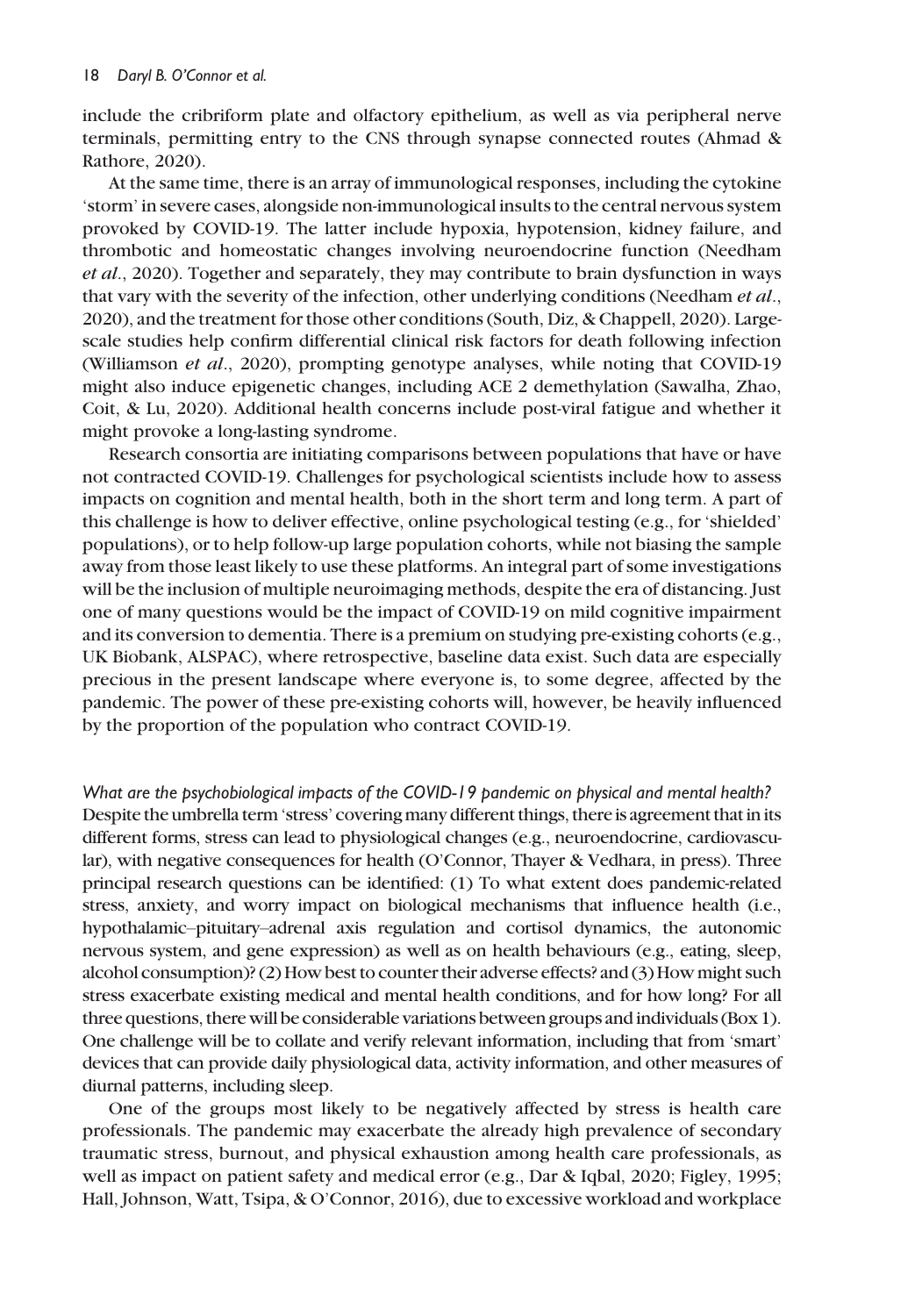trauma (e.g., Itzhaki et al., 2018). While resources such as support from managers and colleagues can help protect health care professionals against traumatic stress, the longerterm impact is likely to be substantial on individuals, their families, on the national health services and the wider care industry. Amongst other groups of concern (Box 2) are those caring for a vulnerable relative or partner at home.

#### Behaviour change and adherence

One novel feature of daily life in the wake of the COVID-19 pandemic in countries around the world are near-daily government briefings. One focus of these briefings is government instructions to the public as to how to behave. Adherence to these and future instructions will be key to dealing with future crises. Moreover, many sections above share in common the requirement that people adhere to instructions, whether it is practitioners delivering psychological therapies effectively over the telephone or employees continuing to maintain physical distancing at work. In the initial response to the pandemic, many governments instructed people to (1) stay inside as much as possible; (2) stay  $>1$  m away from other people at all times; and (3) maintain hand hygiene, among other measures such as wearing face coverings. The evidence suggests that public adherence to government COVID-19-related instructions worldwide has been high (ONS, 2020), but it is not clear for how long people will continue to adhere to instructions that impinge on personal freedoms. What is clear is that there is a dearth of workers sufficiently trained to advise policymakers and to implement behaviour change interventions rapidly and at scale. The British Psychological Society's guidance on behaviour change is a good starting point for ensuring that instructions and messaging is clear (British Psychological Society, 2020a). Appointing chief behavioural science advisers to governments would ensure that cuttingedge psychological science advice is placed at the heart of policymaking.

As people begin to emerge from the acute phase of the pandemic and the changes that were made to tackle it, it is important that psychological science is at the heart of ensuring that health-enhancing behaviours are sustained and that health-damaging behaviours are changed or prevented. There are numerous approaches to developing such interventions, including the behaviour change wheel (Michie, Atkins, & West, 2014) and intervention mapping (Bartholomew Eldrigde *et al.*, 2016), but they require the expertise of psychological scientists to deliver and to evaluate them (West, Michie, Rubin, & Amlot, ^ 2020). One of the main challenges now, and in the future, will be to ensure there is a workforce equipped with the competencies to develop behaviour change theory and tools that will bring about sustained changes in behaviour. Taught post-graduate courses exist that could be scaled up and/or adapted to continuing professional development qualifications to meet this demand and help ensure that the changes in behaviour that will be required for the foreseeable future are sustained.

# How do we best apply existing theories and tools to promote sustained behaviour change among policymakers, key workers, and the public/patients?

We sometimes forget that we have the theories and evidence for solutions that can be applied at pace to address novel problems. Although we have never seen a lockdown before and so cannot predict what the outcomes will be directly, we do know what processes underpin adherence to instructions, and so can advise on the levers that can sustain adherence. In unprecedented and uncertain times now and in whatever the future might bring, the nature of psychological science allows us to make unique and invaluable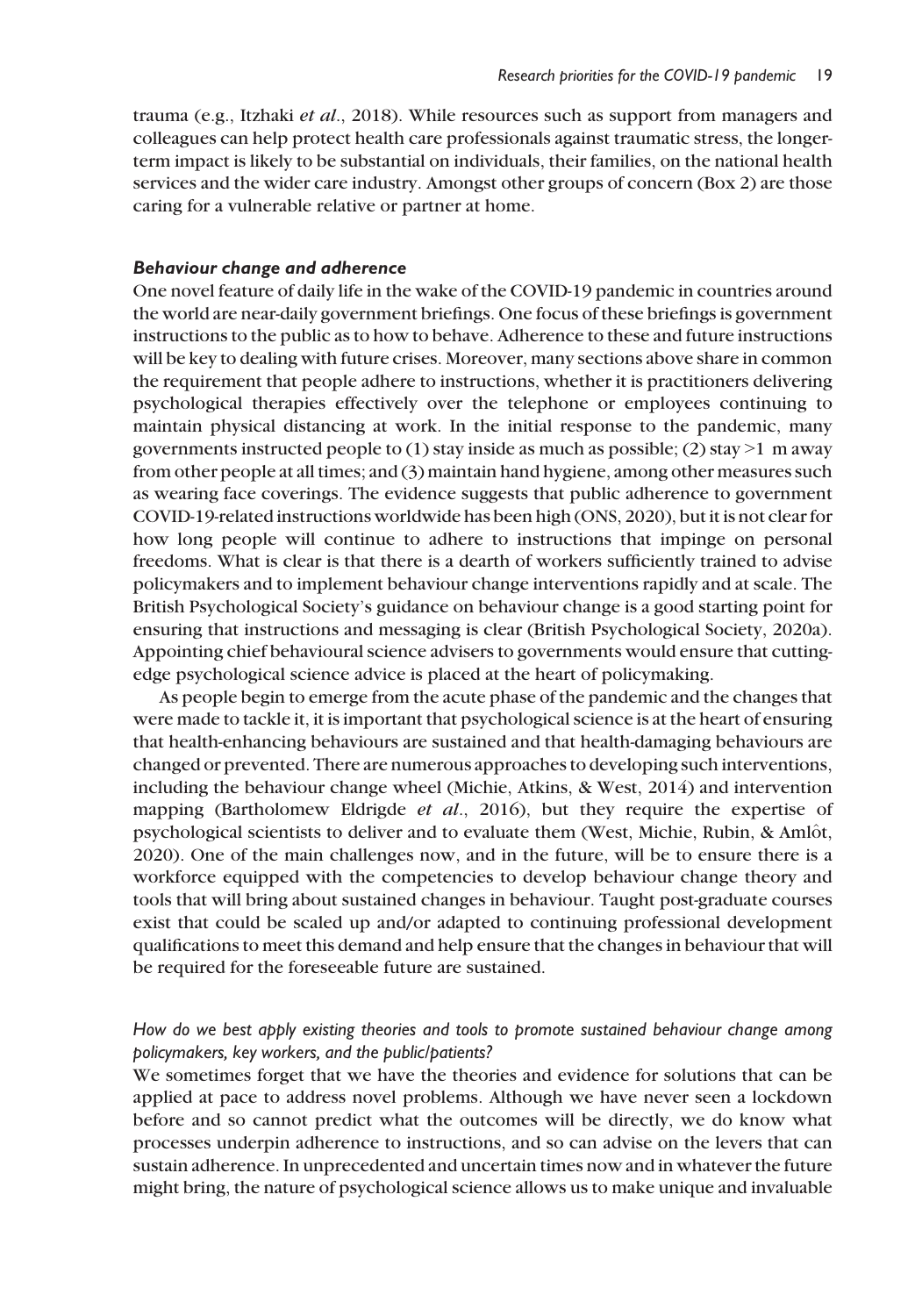contributions. If the COVID-19 pandemic teaches us one thing, it is on the need to accelerate the translation of evidence from psychological science into practice.

# How do we develop new theories and tools to promote sustained behaviour change?

At the same time, we should not forget the 'slow' approach to research (Armitage, 2015) that involves addressing key research questions with multiple perspectives and methodologies, and accumulating such knowledge in PRISMA-guided systematic reviews. It is vital that continued investment is made into behaviour change research. Only with this can we refine and develop the theories that best explain human behaviour (e.g., Michie et al., 2014). Key research priorities include identifying which behaviour change techniques work best, for whom, in which contexts, and delivered by what means (e.g., Epton, Currie, & Armitage, 2017) as well as how to counter the conspiracy theories and misinformation that arise during crises that seem to be aimed at derailing the very behaviours required to keep us safe and to reduce risk.

# Call to action

In this position paper, we have set out seven research priority domains in which psychological science, its methods, approaches, and interventions can be harnessed in order to help governments, policymakers, national health services, education sectors, economies, individuals, and families recover from COVID-19. These are mental health, behaviour change and adherence, work, education, children and families, physical health and the brain, and social cohesion and connectedness. We have also highlighted that a clear overarching research priority relates to understanding the inequalities in the effects of the pandemic and recovery; recognizing the vulnerability and resilience factors that will be key to understanding how the current pandemic can inform and prepare us for dealing with future crises. We call on psychological scientists to work collaboratively with other scientists in order to address the research questions outlined, refine them and to adopt multidisciplinary working practices that combine different disciplinary approaches. An important next step will be to engage with wider stakeholders, potential users, individuals with lived experience, and beneficiaries of the research. Addressing each of the research priority domains will benefit enormously from larger scale working and coordinated data collection techniques and the establishment of research consortia with their associated economies of scale. We also call on psychological scientists to further develop and adapt innovative research methodologies (e.g., remote testing and intervention delivery, online data collection techniques), while maintaining high-quality, open, and rigorous research and ethical standards in order to help with the recovery as we emerge from the acute phase of the crisis.

# Acknowledgements

Christopher Armitage's contribution is supported by the NIHR Manchester Biomedical Research Centre and the NIHR Greater Manchester Patient Safety Translational Research Centre. The views expressed in this publication are those of the authors and not necessarily those of NIHR. Armitage would like to thank Professors Madelynne Arden and Alison Wearden for their support in writing. Til Wykes would like to acknowledge the support of her NIHR Senior Investigator Award.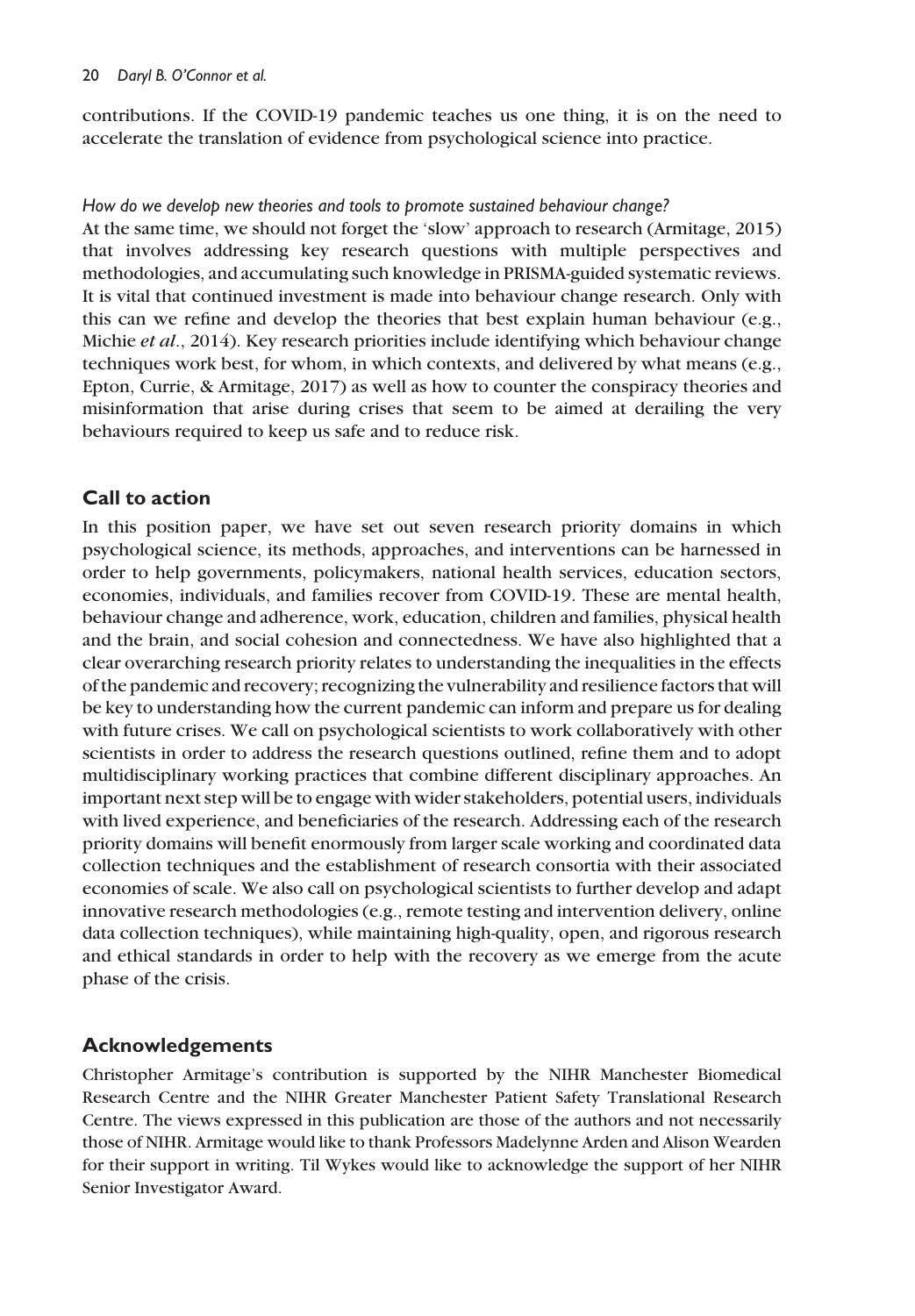# Conflicts of interest

All authors declare no conflict of interest.

# Author contributions

Daryl B. O'Connor and Christopher J. Armitage (Conceptualization; Methodology;Writing – original draft; Writing – review & editing), John Aggleton, Cary L. Cooper, Susan Gathercole, Sandra Dunsmuir, Elizabeth Meins, Stephen D. Reicher, Til Wykes, Lisa J. Morrison Coulthard and Debra Malpass (Methodology; Writing – original draft; Writing – review & editing). BhismadevChakrabarti,CathyCreswell, Susan T. Fiske, Brendan Gough, Jane L. Ireland, Marc V. Jones, Adam Jowett, Carolyn Kagan, Maria Karanika-Murray, Linda K. Kaye, Veena Kumari, Stephan Lewandowsky, Stafford Lightman, B. Paul Morgan, Daniel L. Schacter, Susan M. Sherman, Victoria Simms, Antony Williams (Review & editing).

# **References**

- Ahmad, I., & Rathore, F. A. (2020). Neurological manifestations and complications of COVID-19: A literature review. Journal of Clinical Neuroscience, 77, 8–12. [https://doi.org/10.1016/j.jocn.](https://doi.org/10.1016/j.jocn.2020.05.017) [2020.05.017](https://doi.org/10.1016/j.jocn.2020.05.017)
- Armitage, C. J. (2015). Changing behaviour, slow and fast: Commentary on Peters, de Bruin and Crutzen. Health Psychology Review, 9(1), 30–33.<https://doi.org/10.1080/17437199.2014.912537>
- Banholzer, S., Kossin, J., & Donner, S. (2014). The impact of climate change on natural disasters. In A. Singh & Z. Zommers (Eds.), Reducing disaster: Early warning systems for climate change (pp. 21–49). Dordrecht, the Netherlands: Springer, Netherlands.
- Bartholomew Eldrigde, L. K., Markham, C. M., Ruiter, R. A. C., Fernandez, M. E., Kok, G., & Parcel, G. S. (2016). Planning health promotion programs: An Intervention Mapping approach (4th ed.). Hoboken, NJ: Wiley.
- Baumeister, R. F., & Heatherton, T. F. (1996). Self-regulation failure: An overview. Psychological Inquiry, 7, 1–15. [https://doi.org/10.1207/s15327965pli0701\\_1](https://doi.org/10.1207/s15327965pli0701_1)
- British Medical Association (2020). Stress and burnout warning over COVID-19. Retrieved from <https://www.bma.org.uk/news-and-opinion/stress-and-burnout-warning-over-covid-19>
- British Psychological Society (2020a). Behavioural Science and Disease Prevention Taskforce. Behavioural science and disease prevention: Psychological guidance. Leicester, UK. Retrieved from [https://www.bps.org.uk/sites/www.bps.org.uk/files/Policy/Policy%20-%20Files/Behavi](https://www.bps.org.uk/sites/www.bps.org.uk/files/Policy/Policy%20-%20Files/Behavioural%20science%20and%20disease%20prevention%20-%20Psychological%20guidance%20for%20optimising%20policies%20and%20communication.pdf)[oural%20science%20and%20disease%20prevention%20-%20Psychological%20guidance%20for](https://www.bps.org.uk/sites/www.bps.org.uk/files/Policy/Policy%20-%20Files/Behavioural%20science%20and%20disease%20prevention%20-%20Psychological%20guidance%20for%20optimising%20policies%20and%20communication.pdf) [%20optimising%20policies%20and%20communication.pdf](https://www.bps.org.uk/sites/www.bps.org.uk/files/Policy/Policy%20-%20Files/Behavioural%20science%20and%20disease%20prevention%20-%20Psychological%20guidance%20for%20optimising%20policies%20and%20communication.pdf)
- British Psychological Society (2020b). Position statement on open data. Leicester, UK. Retrieved from [https://www.bps.org.uk/sites/www.bps.org.uk/files/Policy/Policy%20-%20Files/Open%](https://www.bps.org.uk/sites/www.bps.org.uk/files/Policy/Policy%20-%20Files/Open%20data%20position%20statement.pdf) [20data%20position%20statement.pdf](https://www.bps.org.uk/sites/www.bps.org.uk/files/Policy/Policy%20-%20Files/Open%20data%20position%20statement.pdf)
- British Psychological Society (2020c). COVID-19 research priorities for psychological science: A qualitative analysis. Leicester, UK. Retrieved from [https://www.bps.org.uk/news-and-policy/](https://www.bps.org.uk/news-and-policy/listing/policies-and-impact/research-and-impact) [listing/policies-and-impact/research-and-impact.](https://www.bps.org.uk/news-and-policy/listing/policies-and-impact/research-and-impact)
- Brooks, S. K., Webster, R. K., Smith, L. E., Woodland, L., Wessely, S., Greenberg, N., & Rubin, G. J. (2020). The psychological impact of quarantine and how to reduce it: Rapid review of the evidence. Lancet, 395, 912–920. [https://doi.org/10.1016/S0140-6736\(20\)30460-8](https://doi.org/10.1016/S0140-6736(20)30460-8)
- Butler, P. (2020). Covid-19 Mutual Aid: How to help vulnerable people near you. The Guardian. Retrieved from [https://www.theguardian.com/world/2020/mar/16/covid-19-mutual-aid-how](https://www.theguardian.com/world/2020/mar/16/covid-19-mutual-aid-how-to-help-the-vulnerable-near-you)[to-help-the-vulnerable-near-you](https://www.theguardian.com/world/2020/mar/16/covid-19-mutual-aid-how-to-help-the-vulnerable-near-you)
- Centre for Evidence-based Medicine. (2020). COVID-19: What proportion are symptomatic? Retrieved from<https://www.cebm.net/covid-19/covid-19-what-proportion-are-asymptomatic/>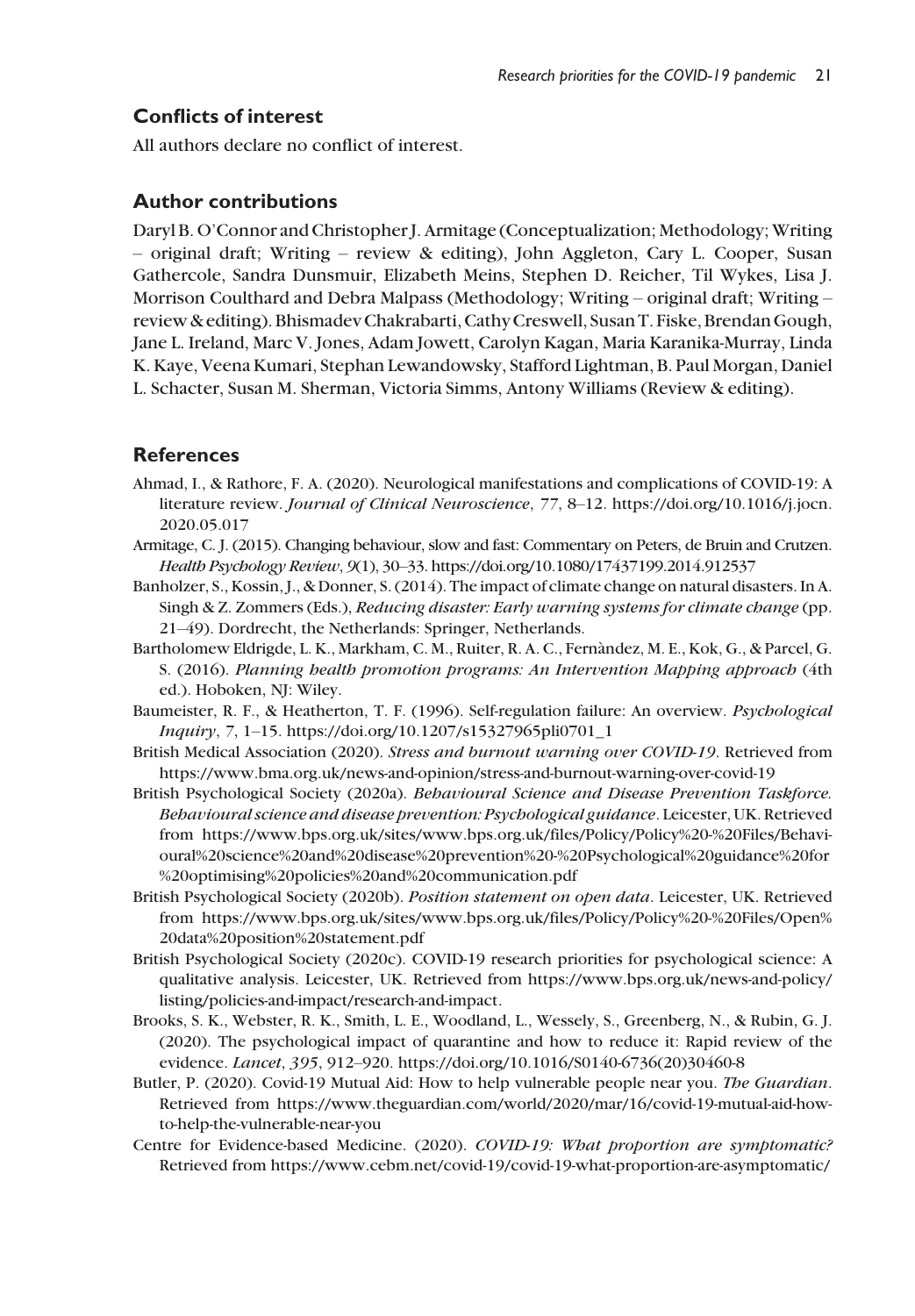- CERN (2009). LHC the guide. Retrieved from [http://multimedia-gallery.web.cern.ch/multimedia-ga](http://multimedia-gallery.web.cern.ch/multimedia-gallery/Brochures.aspx) [llery/Brochures.aspx](http://multimedia-gallery.web.cern.ch/multimedia-gallery/Brochures.aspx)
- Charalampous, M., Grant, C. A., Tramontano, C., & Michailidis, E. (2019). Systematically reviewing remote e-workers' well-being at work: A multidimensional approach. *European Journal of* Work and Organizational Psychology, 28(1), 51–73. [https://doi.org/10.1080/1359432X.](https://doi.org/10.1080/1359432X.2018.1541886) [2018.1541886](https://doi.org/10.1080/1359432X.2018.1541886)
- Collins, A., Coughlin, D., Miller, J., & Kirk, S. (2015). The production of quick scoping reviews and rapid evidence assessments: A how to guide. Retrieved from [https://assets.publishing.se](https://assets.publishing.service.gov.uk/government/uploads/system/uploads/attachment_data/file/560521/Production_of_quick_scoping_reviews_and_rapid_evidence_assessments.pdf) [rvice.gov.uk/government/uploads/system/uploads/attachment\\_data/file/560521/Production\\_](https://assets.publishing.service.gov.uk/government/uploads/system/uploads/attachment_data/file/560521/Production_of_quick_scoping_reviews_and_rapid_evidence_assessments.pdf) [of\\_quick\\_scoping\\_reviews\\_and\\_rapid\\_evidence\\_assessments.pdf](https://assets.publishing.service.gov.uk/government/uploads/system/uploads/attachment_data/file/560521/Production_of_quick_scoping_reviews_and_rapid_evidence_assessments.pdf)
- Dar, I. A., & Iqbal, N. (2020). Beyond linear evidence: The curvilinear relationship between secondary traumatic stress and vicarious posttraumatic growth among healthcare professionals. Stress and Health, 36, 203–212.<https://doi.org/10.1002/smi.2932>
- Davidson, H. (2020). Global report: Virus has unleashed a 'tsunami of hate' across world, says UN chief. The Guardian. Retrieved from [https://www.theguardian.com/world/2020/may/](https://www.theguardian.com/world/2020/may/08/global-report-china-open-to-cooperate-with-who-on-virus-origin-as-trump-repeats-lab-claim) [08/global-report-china-open-to-cooperate-with-who-on-virus-origin-as-trump-repeats-lab-claim](https://www.theguardian.com/world/2020/may/08/global-report-china-open-to-cooperate-with-who-on-virus-origin-as-trump-repeats-lab-claim)
- Drury, J. (2018). The role of social identity processes in mass emergency behaviour: An integrative review. European Review of Social Psychology, 29(1), 38–81. [https://doi.org/10.1080/](https://doi.org/10.1080/10463283.2018.1471948) [10463283.2018.1471948](https://doi.org/10.1080/10463283.2018.1471948)
- Duffy, B., & Allington, D. (2020). The accepting, the suffering and the resisting: The different reactions to life under lockdown. The Policy Institute, King's College London. Retrieved from <https://www.kcl.ac.uk/policy-institute/assets/Coronavirus-in-the-UK-cluster-analysis.pdf>
- Epton, T., Currie, S., & Armitage, C. J. (2017). Unique effects of setting goals on behavior change: Systematic review and meta-analysis. Journal of Consulting Clinical Psychology, 85, 1182– 1198.<https://doi.org/10.1037/ccp0000260>
- Erola, J., Janolen, S., & Lehti, H. (2016). Parental education, class and income over early life course and children's achievement. Research in Social Stratification and Mobility, 44, 33-43. <https://doi.org/10.1016/j.rssm.2016.01.003>
- Eurostat (2019). What do you use the Internet for? Retrieved from [https://ec.europa.eu/eurostat/](https://ec.europa.eu/eurostat/web/products-eurostat-news/-/DDN-20190124-1) [web/products-eurostat-news/-/DDN-20190124-1](https://ec.europa.eu/eurostat/web/products-eurostat-news/-/DDN-20190124-1)
- Fasey, K. J., Sarkar, M., Wagstaff, C. R. D., & Johnston, J. (under review). Defining and characterising organisational resilience in elite sport.
- Fawcett Society (2020). Coronavirus: Urgent call for UK Government to support women and girls. Retrieved from [https://www.fawcettsociety.org.uk/news/coronavirus-urgent-call-for-uk](https://www.fawcettsociety.org.uk/news/coronavirus-urgent-call-for-uk-government-to-support-women-and-girls)[government-to-support-women-and-girls](https://www.fawcettsociety.org.uk/news/coronavirus-urgent-call-for-uk-government-to-support-women-and-girls)
- Figley, C. R. (1995). Compassion fatigue: Coping with secondary traumatic stress disorder in those who treat the traumatized. Levittown, PA: Brunner/Mazel.
- Fitch, K., Bernstein, S. J., Aguilar, M. D., Burnand, B., & LaCalle, J. R. (2001). The RAND/UCLA appropriateness method user's manual. Santa Monica, CA: RAND Corp.
- Fraley, R. C., Roisman, G. I., & Haltigan, J. D. (2013). The legacy of early experiences in development: Formalizing alternative models of how early experiences are carried forward over time. Developmental Psychology, 49, 109–126.<https://doi.org/10.1037/a0027852>
- Golden, T. D., Veiga, J. F., & Dino, R. N. (2008). The impact of professional isolation on teleworker job performance and turnover intentions: Does time spent teleworking, interacting face-to-face, or having access to communication-enhancing technology matter? Journal of Applied Psychology, 93, 1412–1421.<https://doi.org/10.1037/a0012722>
- Greenberg, N., Docherty, M., Gnanapragasam, S., & Wessely, S. (2020). Managing mental health challenges faced by healthcare workers during covid-19 pandemic. BMJ, 368, M1211.
- Hall, L. H., Johnson, J., Watt, I., Tsipa, A., & O'Connor, D. B. (2016). Healthcare staff wellbeing, burnout, and patient safety: A systematic review. PLoS One, 11(7), e0159015. [https://doi.org/](https://doi.org/10.1371/journal.pone.0159015) [10.1371/journal.pone.0159015](https://doi.org/10.1371/journal.pone.0159015)
- Harris, A., & Goodall, J. (2008). Do parents know they matter? Engaging all parents in learning. Educational Research, 50, 277–289.<https://doi.org/10.1080/00131880802309424>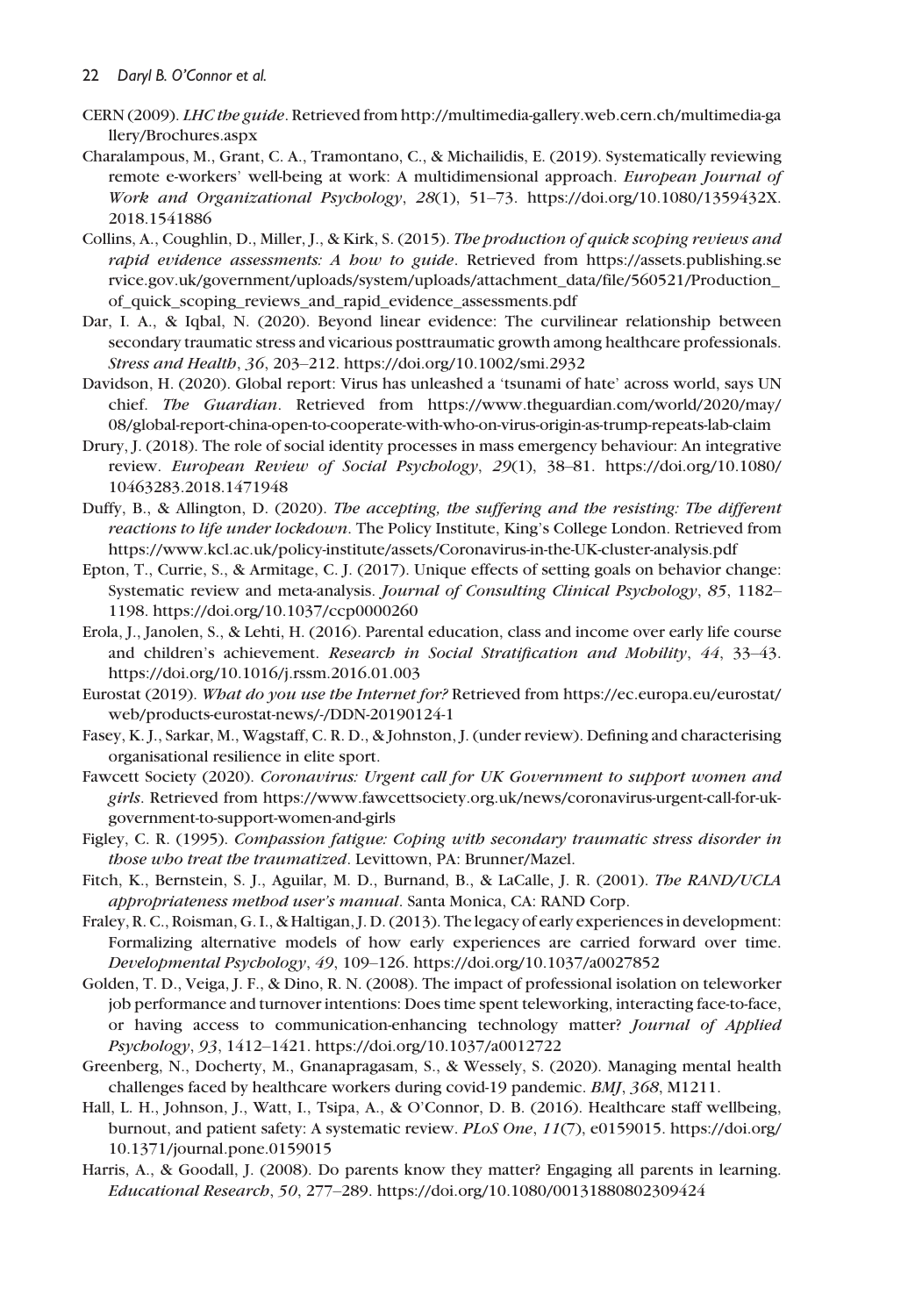- Haslam, C., Jetten, J., Cruwys, T., Dingle, G., & Haslam, S. A. (2018). The new psychology of health: Unlocking the social cure. Abingdon: Routledge.
- Hattie, J. (2009). Visible learning, a synthesis of over 800 meta-analyses relating to achievement. London, UK: Routledge.
- Hoffart, A., Johnson, S. U., & Ebrahimi, O. V. (2020, June 6). Loneliness and social distancing during the COVID-19 pandemic: Risk factors and associations with psychopathology. Retrieved from [psyarxiv.com/j9e4q.](http://psyarxiv.com/j9e4q)<https://doi.org/10.31234/osf.io/j9e4q>
- Holmes, E. A., O'Connor, R. C., Perry, V. H., Tracey, I., Wessely, S., Arseneault, L., ... Ford, T. (2020). Multidisciplinary research priorities for the COVID-19 pandemic: A call for action for mental health science. The Lancet Psychiatry, 7, 547–560. [https://doi.org/10.1016/S2215-0366\(20\)30168-1](https://doi.org/10.1016/S2215-0366(20)30168-1)
- Irvine, A., Drew, P., Bower, P., Brooks, H., Gellatly, J., Armitage, C. J., ... Bee, P. (2020). Are there interactional differences between telephone and face-to-face psychological therapy? A systematic review of comparative studies. *Journal of Affective Disorders*, 265, 120–131. <https://doi.org/10.1016/j.jad.2020.01.057>
- Itzhaki, M., Bluvstein, I., Peles Bortz, A., Kostistky, H., Bar Noy, D., Filshtinsky, V., & Theilla, M. (2018). Mental health nurse's exposure to workplace violence leads to job stress, which leads to reduced professional quality of life. Frontiers in Psychiatry, 9, 59. [https://doi.org/10.3389/](https://doi.org/10.3389/fpsyt.2018.00059) [fpsyt.2018.00059](https://doi.org/10.3389/fpsyt.2018.00059)
- Jackson, J., Posch, C., Bradford, B., Hobson, Z., Kyprianides, A., & Yesberg, J. (2020) The lockdown and social norms: Why the UK is complying by consent rather than compulsion. LSE Blogs(April 27). Retrieved from<https://blogs.lse.ac.uk/politicsandpolicy/lockdownsocial-norms/>
- Jaume, D., & Willén, A. (2019). The long-run effects of teacher strikes: Evidence from Argentina. Journal of Labor Economics, 37, 1097–1139.<https://doi.org/10.1086/703134>
- Jowett, A. (2020). Carrying out qualitative research under lockdown Practical and ethical considerations. LSE ImpactBlog.Retrieved from [https://blogs.lse.ac.uk/impactofsocialsciences/2020/04/20/carrying](https://blogs.lse.ac.uk/impactofsocialsciences/2020/04/20/carrying-out-qualitative-research-under-lockdown-practical-and-ethical-considerations/)[out-qualitative-research-under-lockdown-practical-and-ethical-considerations/](https://blogs.lse.ac.uk/impactofsocialsciences/2020/04/20/carrying-out-qualitative-research-under-lockdown-practical-and-ethical-considerations/)
- Kessler, R. C., Amminger, G. P., Aguilar-Gaxiola, S., Alonso, J., Lee, S., & Ustün, T. B. (2007). Age of onset of mental disorders: A review of recent literature. Current Opinion in Psychiatry, 20, 359–364.<https://doi.org/10.1097/YCO.0b013e32816ebc8c>
- Keyworth, C., Epton, T., Goldthorpe, J., Calam, R., & Armitage, C. J. (2020). Delivering opportunistic behavior change interventions: A systematic review of systematic reviews. Prevention Science, 21, 319–331.<https://doi.org/10.1007/s11121-020-01087-6>
- Kochanska, G., Murray, K. T., & Harlan, E. T. (2000). Effortful control in early childhood: Continuity and change, antecedents, and implications for social development. Developmental Psychology, 36, 220–232.<https://doi.org/10.1037/0012-1649.36.2.220>
- Layard, R., Clark, A. E., Cornaglia, F., Powdthavee, N., & Vernoit, J. (2014). What predicts a successful life? A life-course model of well-being. The Economic Journal, 124, F720–F738. <https://doi.org/10.1111/ecoj.12170>
- Lee, J. (2020). Mental health effects of school closures during COVID-19. Lancet Child & Adolescent Health, 4, 421. [https://doi.org/10.1016/S2352-4642\(20\)30109-7](https://doi.org/10.1016/S2352-4642(20)30109-7)
- Mark, G. J., Iqbal, S. T., Czerwinski, M., Johns, P., Sano, A., & Lutchyn, Y. (2016). Email duration, batching and self-interruption: Patterns of email use on productivity and stress. Proceedings of the 2016 CHI Conference on Human Factors in Computing Systems, 1717–1728. [https://doi.](https://doi.org/10.1145/2858036.2858262) [org/10.1145/2858036.2858262](https://doi.org/10.1145/2858036.2858262)
- Masten, A. S., & Osofsky, J. D. (2010). Disasters and their impact on child development: Introduction to the special section. Child Development, 81, 1029–1039. [https://doi.org/10.1111/j.1467-](https://doi.org/10.1111/j.1467-8624.2010.01452.x) [8624.2010.01452.x](https://doi.org/10.1111/j.1467-8624.2010.01452.x)
- Mazumdaru, S. (2020). Coronavirus: EU fears a rise in hostile takeovers. DW. Retrieved from [https://](https://p.dw.com/p/3aa5S) [p.dw.com/p/3aa5S](https://p.dw.com/p/3aa5S)
- McMillan, S. S., King, M., & Tully, M. P. (2016). How to use the nominal group and Delphi techniques. International Journal of Clinical Pharmacy, 38, 655–662. [https://doi.org/10.1007/s11096-](https://doi.org/10.1007/s11096-016-0257-x) [016-0257-x](https://doi.org/10.1007/s11096-016-0257-x)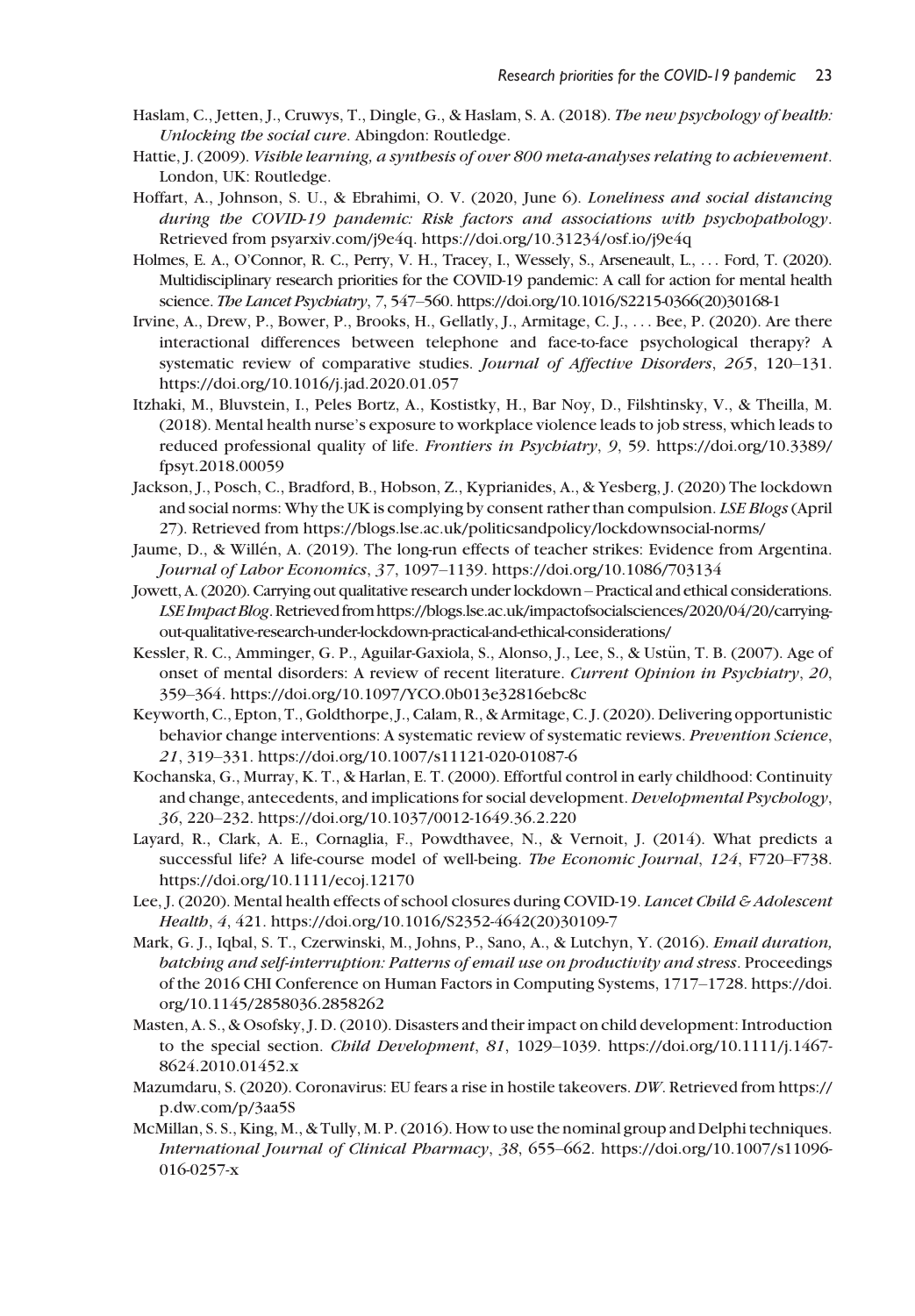#### 24 Daryl B. O'Connor et al.

- Mental Health Foundation (2020). Mental health statistics: Children and young people. Retrieved from <https://www.mentalhealth.org.uk/statistics/mental-health-statistics-children-and-young-people>
- Merry, A. F., Cooper, J. B., Soyannwo, O., Wilson, I. H., & Eichhorn, J. H. (2010). An iterative process of global quality improvement: The International Standards for a Safe Practice of Anesthesia 2010. Canadian Journal of Anesthesia-Journal Canadien d'anesthesie, 57, 1021–1026. <https://doi.org/10.1007/s12630-010-9380-7>
- Meyers, K., & Thomasson, M. A. (2017). Paralyzed by panic: Measuring the effect of school closures during the 1916 polio pandemic on educational attainment (No. w23890). National Bureau of Economic Research.
- Michie, S., Atkins, L., & West, R. (2014). The behaviour change wheel: A guide to designing interventions. Needed: Physician Leaders, 26, 146.
- Needham, E. J., Chou, S.H-Y., Coles, A. J., & Menon, D. K. (2020). Neurological implications of COVID-19 infections. Neurocritical Care, 32, 667–671.<https://doi.org/10.1007/s12028-020-00978-4>
- NHS Digital (2018). Mental health of children and young people in England 2017. Retrieved from [https://digital.nhs.uk/data-and-information/publications/statistical/mental-health-of-children](https://digital.nhs.uk/data-and-information/publications/statistical/mental-health-of-children-and-young-people-in-england/2017/2017)[and-young-people-in-england/2017/2017](https://digital.nhs.uk/data-and-information/publications/statistical/mental-health-of-children-and-young-people-in-england/2017/2017)
- Norris, E., & O'Connor, D. B. (2019). Science as behaviour: Using a behaviour change approach to increase uptake of Open Science. Psychology and Health, 34, 1397–1406. [https://doi.org/10.](https://doi.org/10.1080/08870446.2019.1679373) [1080/08870446.2019.1679373](https://doi.org/10.1080/08870446.2019.1679373)
- O'Connor, D. B., Thayer, J. T., & Vedhara, K. (in press). Stress and health: A review of psychobiological processes. Annual Review of Psychology. [https://doi.org/10.1146/annurev](https://doi.org/10.1146/annurev-psych-062520-122331)[psych-062520-122331](https://doi.org/10.1146/annurev-psych-062520-122331)
- Office of National Statistics (2019). Exploring the UK's digital divide. Retrieved from [https://www.](https://www.ons.gov.uk/peoplepopulationandcommunity/householdcharacteristics/homeinternetandsocialmediausage/articles/exploringtheuksdigitaldivide/2019-03-04) [ons.gov.uk/peoplepopulationandcommunity/householdcharacteristics/homeinternetandsocia](https://www.ons.gov.uk/peoplepopulationandcommunity/householdcharacteristics/homeinternetandsocialmediausage/articles/exploringtheuksdigitaldivide/2019-03-04) [lmediausage/articles/exploringtheuksdigitaldivide/2019-03-04](https://www.ons.gov.uk/peoplepopulationandcommunity/householdcharacteristics/homeinternetandsocialmediausage/articles/exploringtheuksdigitaldivide/2019-03-04)
- Office of National Statistics (2020). Coronavirus and the social impacts on Great Britain: 30 April 2020. Retrieved from [https://www.ons.gov.uk/peoplepopulationandcommunity/healthandsocialcare/hea](https://www.ons.gov.uk/peoplepopulationandcommunity/healthandsocialcare/healthandwellbeing/bulletins/coronavirusandthesocialimpactsongreatbritain/30april2020) [lthandwellbeing/bulletins/coronavirusandthesocialimpactsongreatbritain/30april2020](https://www.ons.gov.uk/peoplepopulationandcommunity/healthandsocialcare/healthandwellbeing/bulletins/coronavirusandthesocialimpactsongreatbritain/30april2020)
- Power, N. (2018). Extreme teams: Toward a greater understanding of multiagency teamwork during major emergencies and disasters. American Psychologist, 73, 478–490. [https://doi.org/10.](https://doi.org/10.1037/amp0000248) [1037/amp0000248](https://doi.org/10.1037/amp0000248)
- Reicher, S., & Drury, J. (2020). The two psychologies and coronavirus. The Psychologist. Retrieved from<https://thepsychologist.bps.org.uk/dont-personalise-collectivise>
- Robotham, D., Satkunanathan, S., Doughty, L., & Wykes, T. (2016). Do we still have a digital divide in mental health? A five-year survey follow-up. Journal of Medical Internet Research, 18(11), e309. <https://doi.org/10.2196/jmir.6511>. Retrieved from<https://www.jmir.org/2016/11/e309>
- Rogers, J. P., Chesney, E., Oliver, D., Pollak, T. A., McGuire, P., Fusar-Poli, P., ... David, A. S. (2020). Psychiatric and neuropsychiatric presentations associated with severe coronavirus infections: A systematic review and meta-analysis with comparison to the COVID-19 pandemic. Lancet Psychiatry, 7, 611–627. [https://doi.org/10.1016/S2215-0366\(20\)30203-0](https://doi.org/10.1016/S2215-0366(20)30203-0)
- Rubin, G. J., Potts, H. W. W., & Michie, S. (2010). The impact of communications about swine flu (influenza A H1N1v) on public responses to the outbreak: results from 36 national telephone surveys in the UK. Health Technology Assessment, 14, 183-266.
- Sauter, M., Draschkow, D., & Mack, W. (2020). Building, hosting and recruiting: A brief introduction to running behavioral experiments online. Brain Sciences, 10, 251. [https://doi.org/10.3390/bra](https://doi.org/10.3390/brainsci10040251) [insci10040251](https://doi.org/10.3390/brainsci10040251)
- Sawalha, A. H., Zhao, M., Coit, P., & Lu, Q. (2020). Epigenetic dysregulation of ACE2 and interferonregulated genes might suggest increased COVID-19 susceptibility and severity in lupus patients. Clinical immunology (Orlando, Fla.),215, 108410.<https://doi.org/10.1016/j.clim.2020.108410>
- Smith, N., Kinnafick, F., & Saunders, B. (2017). Coping strategies used during an extreme antarctic expedition. Journal of Human Performance in Extreme Environments, 13(1), Article 1. <https://doi.org/10.7771/2327-2937.1078>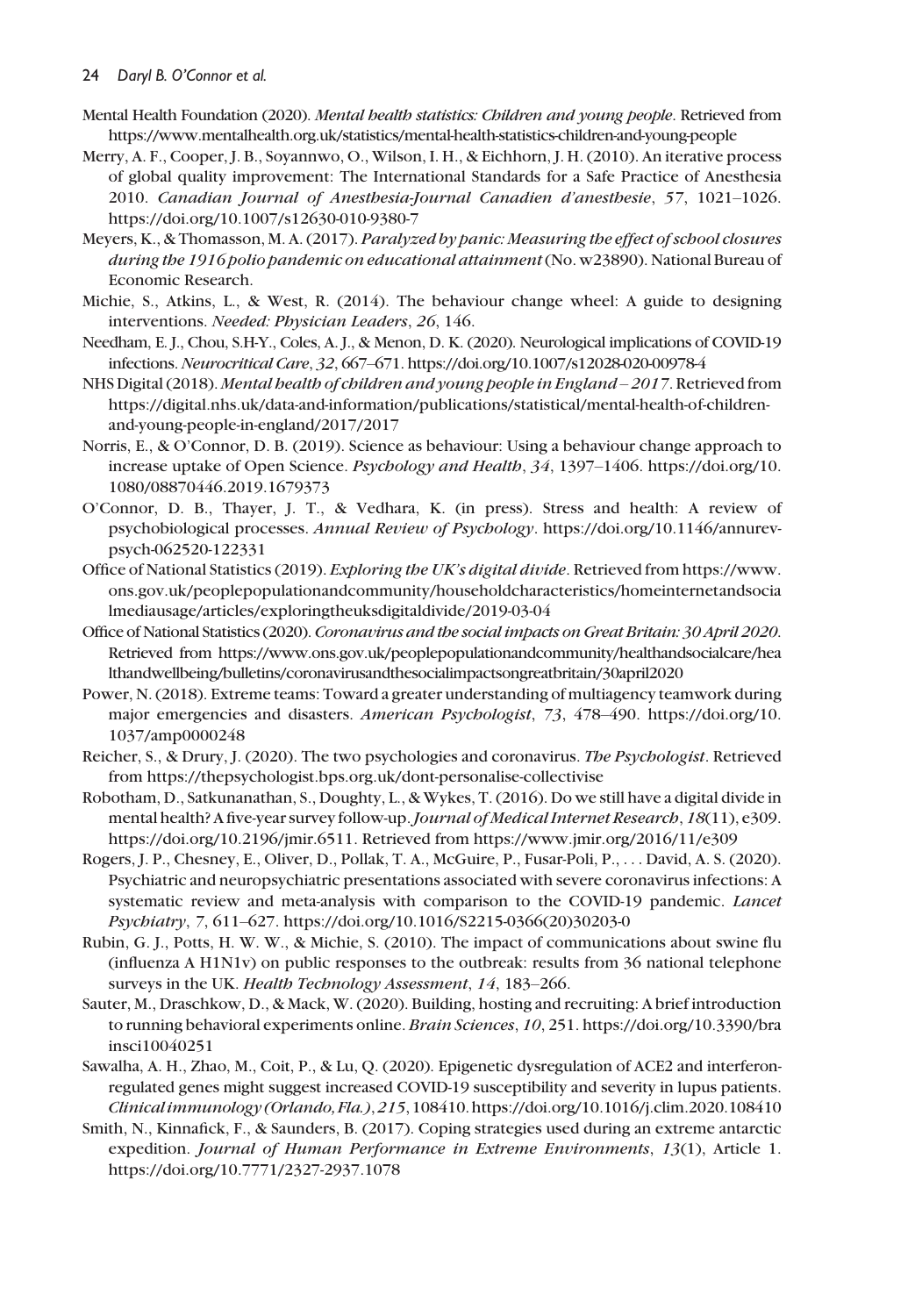- Social Care Institute for Excellence (2020). Domestic violence and abuse: Safeguarding during the COVID-19 crisis. Retrieved from [https://www.scie.org.uk/care-providers/coronavirus-covid-](https://www.scie.org.uk/care-providers/coronavirus-covid-19/safeguarding/domestic-violence-abuse)[19/safeguarding/domestic-violence-abuse](https://www.scie.org.uk/care-providers/coronavirus-covid-19/safeguarding/domestic-violence-abuse)
- South, A. M., Diz, D. I., & Chappell, M. C. (2020). COVID-19, ACE2, and the cardiovascular consequences. American Journal of Physiology-Heart and Circulatory Physiology, 318, H1084–H1090.
- Strategic Review of Health Inequalities in England post-2010. (2010). Fair society, healthier lives: The Marmot review. (n.p.): The Marmot Review.
- Sunderman, G. L., & Payne, A. (2009). Does closing schools cause educational harm? A review of the research. information brief. Arlington, VA: Mid-Atlantic Equity Commission.
- Sutton Trust (2020). COVID-19 impacts: School shutdown. Retrieved from [https://www.](https://www.suttontrust.com/our-research/covid-19-and-social-mobility-impact-brief/) [suttontrust.com/our-research/covid-19-and-social-mobility-impact-brief/](https://www.suttontrust.com/our-research/covid-19-and-social-mobility-impact-brief/)
- Tam, C.W. C., Pang, E. P. F., Lam, L. C.W., & Chiu, H. F. K. (2004). Severe acute respiratory syndrome (SARS) in Hong Kong in 2003: Stress and the psychological impact among frontline healthcare workers. Psychological Medicine, 34, 1197–1204.
- Taylor, C., Dollard, M. F., Clark, A., Dormann, C., & Bakker, A. B. (2019). Psychosocial safety climate as a factor in organisational resilience: Implications for worker psychological health, resilience, and engagement. In M. Dollard, C. Dormann, & M. Awang Idirs (Eds.), Psychosocial safety climate (pp. 199–228). Springer.
- Thompson, R. R., Garfin, D. R., Holman, E. A., & Silver, R. C. (2017). Distress, worry, and functioning following a global health crisis: A national study of Americans' responses to Ebola. Clinical Psychological Science, 5, 513–521.
- Van Hooff, M. L. M., Geurts, S. A. E., Kompier, M. A. J., & Taris, T. W. (2006). Work-home interference: How does it manifest itself from day to day? Work & Stress, 20, 145–162. [https://](https://doi.org/10.1080/02678370600915940) [doi.org/10.1080/02678370600915940](https://doi.org/10.1080/02678370600915940)
- West, R., Michie, S., Rubin, G. J., & Amlôt, R. (2020). Applying principles of behaviour change to reduce SARS-CoV-2 transmission. Nature Human Behaviour, 4, 451–459. [https://doi.org/10.](https://doi.org/10.1038/s41562-020-0887-9) [1038/s41562-020-0887-9](https://doi.org/10.1038/s41562-020-0887-9)
- Williamson, E., Walker, A. J., Bhaskaran, K., Bacon, S., Bates, C., Morton, C. E., ... Goldacre, B. (2020). OpenSAFELY: Factors associated with COVID-19 death in 17 million patients. Nature. <https://doi.org/10.1038/s41586-020-2521-4>
- Willsher, K., & Harrap, K. (2020). In a Paris banlieue, coronavirus amplifies years of inequality. The Guardian. [https://www.theguardian.com/world/2020/apr/25/paris-banlieue-virus-amplifies](https://www.theguardian.com/world/2020/apr/25/paris-banlieue-virus-amplifies-inequality-seine-saint-denis)[inequality-seine-saint-denis](https://www.theguardian.com/world/2020/apr/25/paris-banlieue-virus-amplifies-inequality-seine-saint-denis)
- Wilson, T., Cockett, J., Papoutsaki, D., & Takala, H. (2020). Getting back to work: Dealing with the labour market impacts of the Covid-19 recession. Institute for Employment Studies. Contract No.: Report 54.
- World Health Organisation (2020). Coronavirus disease (COVID-19). Situation Report 121. Retrieved from [https://www.who.int/docs/default-source/coronaviruse/situation-reports/](https://www.who.int/docs/default-source/coronaviruse/situation-reports/20200520-covid-19-sitrep-121.pdf) [20200520-covid-19-sitrep-121.pdf](https://www.who.int/docs/default-source/coronaviruse/situation-reports/20200520-covid-19-sitrep-121.pdf)
- Wu, P., Fang, Y., Guan, Z., Fan, B., Kong, J., Yao, Z., ... Hoven, C. W. (2009). The psychological impact of the SARS epidemic on hospital employees in China: Exposure, risk perfection, and altruistic acceptance of risk. Canadian Journal of Psychiatry, 54, 302–311.
- Zeegers, M. A. J., Colonnesi, C., Stams, G. J.- J.- M., & Meins, E. (2017). Mind matters: A three-level meta-analysis on parental mentalization and sensitivity as predictors of infant–parent attachment. Psychological Bulletin, 143, 1245–1272.<https://doi.org/10.1037/bul0000114>

Received 26 May 2020; revised version received 23 June 2020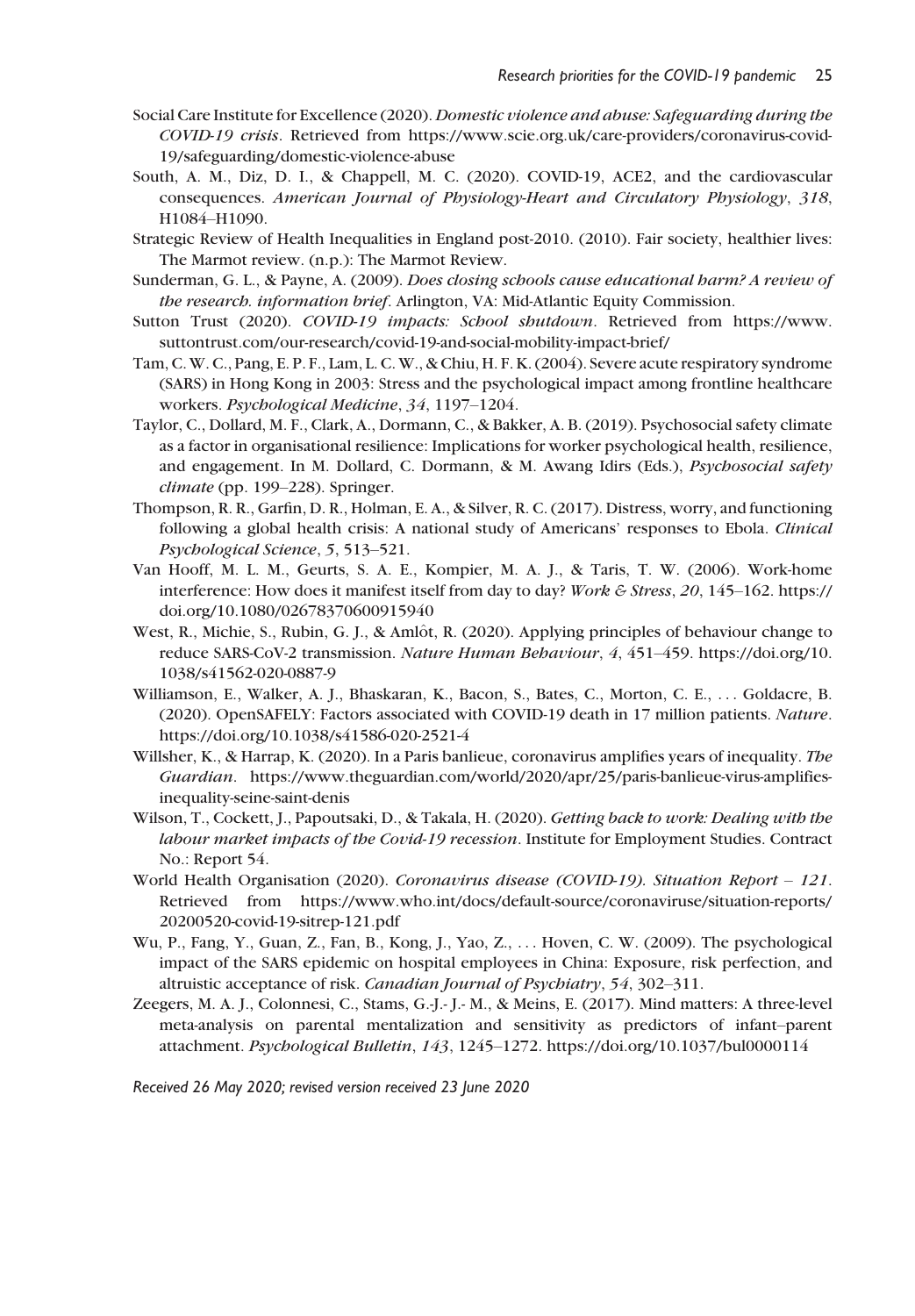# Appendix: Final 40 Research Priorities included in survey of psychological scientists

The set of priorities utilized for the survey of the psychological community.

- How do we increase adherence (and ability to adhere) to UK government COVID-19 related instructions?
- How do we promote maintenance of positive behaviour changes and reverse negative behaviour changes resulting from COVID-19-related lockdown?
- How do we address the negative psychological impacts of the COVID-19 pandemic?
- How do we maximize recovery from COVID-19 for those infected with the virus?
- What is the impact of COVID-19-related stress on biological processes and health outcomes?
- What makes people adhere to anti-COVID measures?
- What are the bases of anti-social behaviours such as stockpiling?
- How do mutual aid groups form and what makes them endure?
- When does social cohesion give way to scapegoating, prejudice, and intergroup conflict?
- What creates (or prevents) the potential for protests and collective disorder in the crisis?
- What are the long-term mental health effects of COVID-19?
- What coping mechanisms are useful in reducing mental health problems during a pandemic?
- How do we provide beneficial remote psychological therapy and maintain therapeutic alliance?
- Has discussion of mental health during the pandemic reduced stigma and discrimination in the community?
- People detained in hospital under the Mental Health Act were discharged to free up beds – how was this possible?
- What are the impacts of COVID-19 infection, treatment, and recovery on cognition, behaviour, and the brain?
- What are the drivers of COVID-19-related stress and its cognitive, neural, and physiological mechanisms and consequences?
- What are the perceptual and cognitive demands of digital and other alternative forms of communication and how do they impact on work and social connectivity?
- What factors influence the effectiveness of communication of scientific evidence and national guidance, and how do they influence behaviour?
- How do restrictions of movement, communication, and social support influence the cognitive, physical, and mental health of older individuals, and what factors lead to improved outcomes?
- How has the COVID-19 pandemic affected parenting?
- How has the COVID-19 pandemic affected children's development?
- How has the COVID-19 pandemic affected family functioning?
- Which factors moderate family members' response to the COVID-19 pandemic?
- What support is most effective for families during the COVID-19 pandemic?
- How do we assess biological markers of health and well-being remotely?